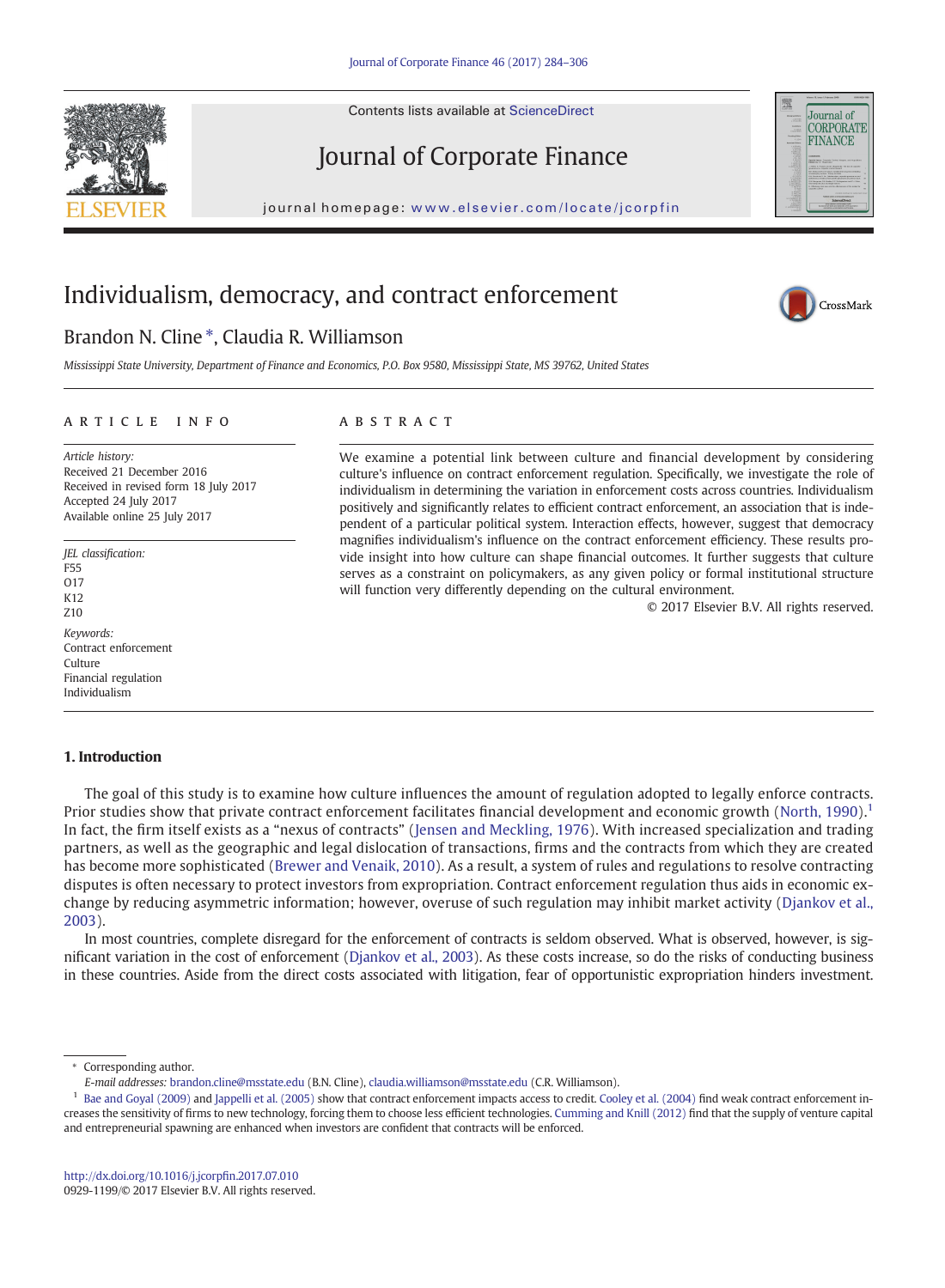Knowing that enforcement is expensive in these high cost environments, agents on the losing side of a zero-sum contract are incentivized to default. The result is less access to long-term capital and less economic exchange.

Given the link between contract enforcement costs and financial outcomes, it is natural to ask, what determines the variation of cross-country cost of enforcement? Government court systems, at least in some form, provide contract enforcement. However, the variation in costs of enforcement implies that simply because a government provides a mechanism for enforcing contracts, these systems are not equal.

We seek to understand how national culture impacts efficient contract enforcement by examining the influence of individualism on court regulation to enforce commercial contracts. [Hofstede \(1980\)](#page-21-0) describes culture as the tendency for individuals to prefer particular outcomes over other states of affairs, the "unwritten rules of the social game". Accordingly, we define culture as the set of beliefs and values individuals hold about the world and how it works, including norms of behavior that stem from these values. We focus on one dimension of a country's culture that is arguably related to contract enforcement – the degree of individualism versus collectivism.

Individualism reflects the concept that the self is an independent entity. Collectivism considers the self as interdependent connections of social relationships. [Gorodnichenko and Roland \(2016\)](#page-21-0) theorize that individualism emphasizes personal freedom and achievement, awarding social status to individual accomplishments such as entrepreneurial discovery and innovation. Collectivism, on the other hand, focuses on social conformity and discourages individual achievement. [Li and Zahra \(2012\)](#page-21-0) state that "in individualistic societies, formal institutions, in the form of political, economic and contractual rules, play a central role in enforcing contracts, mitigating transaction cost problems and providing the proper incentive structure for economic transactions" (p. 99).

We conjecture that individualism-collectivism influences the efficiency of contract enforcement. Specifically, we argue that it affects enforcement costs by influencing the adoption of contract regulation through two potential channels: 1) by directly influencing preferences over regulation, or 2) by indirectly shaping political institutions, which in turn influence regulation and the cost of contract enforcement.

First, individualism-collectivism may directly influence an individual's preference over social policy. People in more individualistic countries perceive a less regulated commercial market as an avenue for opportunity and personal achievement. They are more likely to engage in market production and exchange and are therefore incentivized to develop more efficient means of enforcing such transactions. As such, individualistic cultures prefer to regulate commercial contracting less intensively, reducing overall contract enforcement costs. Collectivist societies prefer social stability over individual opportunities for success, and thus prefer commercial regulation to establish social order. This additional regulatory oversight increases the cost to enforce a commercial contract. We therefore hypothesize that individualism-collectivism directly influences the efficiency of contract enforcement via preferences regarding individual opportunities for success versus social stability.

Second, the Institutional Layers Hypothesis considers the possibility that individualism indirectly affects contract enforcement through political institutions. [Djankov et al. \(2002\)](#page-21-0) demonstrate that democracies adopt fewer business regulations, and [Williamson \(2000\)](#page-22-0) illustrates that culture determines political institutions. Taken together, this implies that culture influences democracy, which in turn impacts contract enforcement regulation. Under this scenario, individualism affects contract enforcement only through its impact on democracy.

Lastly, we examine the Interactive Hypothesis by testing whether individualism and democracy act independently or as complements to determine contracting costs. We argue that democracy provides a mechanism for individuals to express their cultural preferences. If democracy aggregates public preference (and individualistic countries prefer less contracting regulation), the interaction between democracy and individualism should increase individualism's influence on efficient contract enforcement. If democracies do not reflect public opinion, democracy should have no conditional effect.

To measure individualism, we utilize Hofstede's index. [Hofstede \(2001\)](#page-21-0) illustrates that the individualism versus collectivism nexus explains a large portion of the differences in cross-country values.<sup>2</sup> To measure contracting regulation, we collect country-level data on the number of procedures, number of days, and the monetary cost to enforce a contract (Doing Business, [World Bank, 2015b\)](#page-22-0). We extract the first principal component of the three measures to create the contract enforcement index. Overall, this index captures the cost of enforcing contracts and represents outcomes from formal and informal rules and the enforcement of these rules.

Initial analysis does not distinguish how individualism impacts contract enforcement costs but rather focuses on its overall effect. Our results suggest that contract enforcement costs decrease significantly as a country's culture is more individualistic. For example, a one standard deviation increase in individualism, the difference between the Netherlands and Israel, reduces the time to enforce a contract by 75 days and the number procedures by two. According to the instrumental variable (IV) specification, a one standard deviation increase in individualism leads to a 0.67 standard deviation increase in the contract enforcement index (an increase in efficiency). $3$ 

Further analysis examining how individualism impacts contract enforcement—directly or indirectly through formal political institutions— reveals that individualism's impact on contract enforcement is independent of democracy. We therefore reject the hypothesis that individualism works only through a hierarchy of institutions, namely democracy (Institutional Layers Hypothesis).

 $<sup>2</sup>$  According to the cross-cultural psychology literature, Hofstede's measure of individualism-collectivism is the main cultural dimension across countries [\(Heine,](#page-21-0)</sup> [2008](#page-21-0)). It is also validated in other studies (e.g., [Beugelsdijk et al., 2015\)](#page-21-0).[Gorodnichenko and Roland \(2011\)](#page-21-0) empirically demonstrate that individualism is the only aspect of culture robustly related to economic development.

<sup>3</sup> Marginal effects are based on the results presented in [Tables 2 and 5](#page-7-0).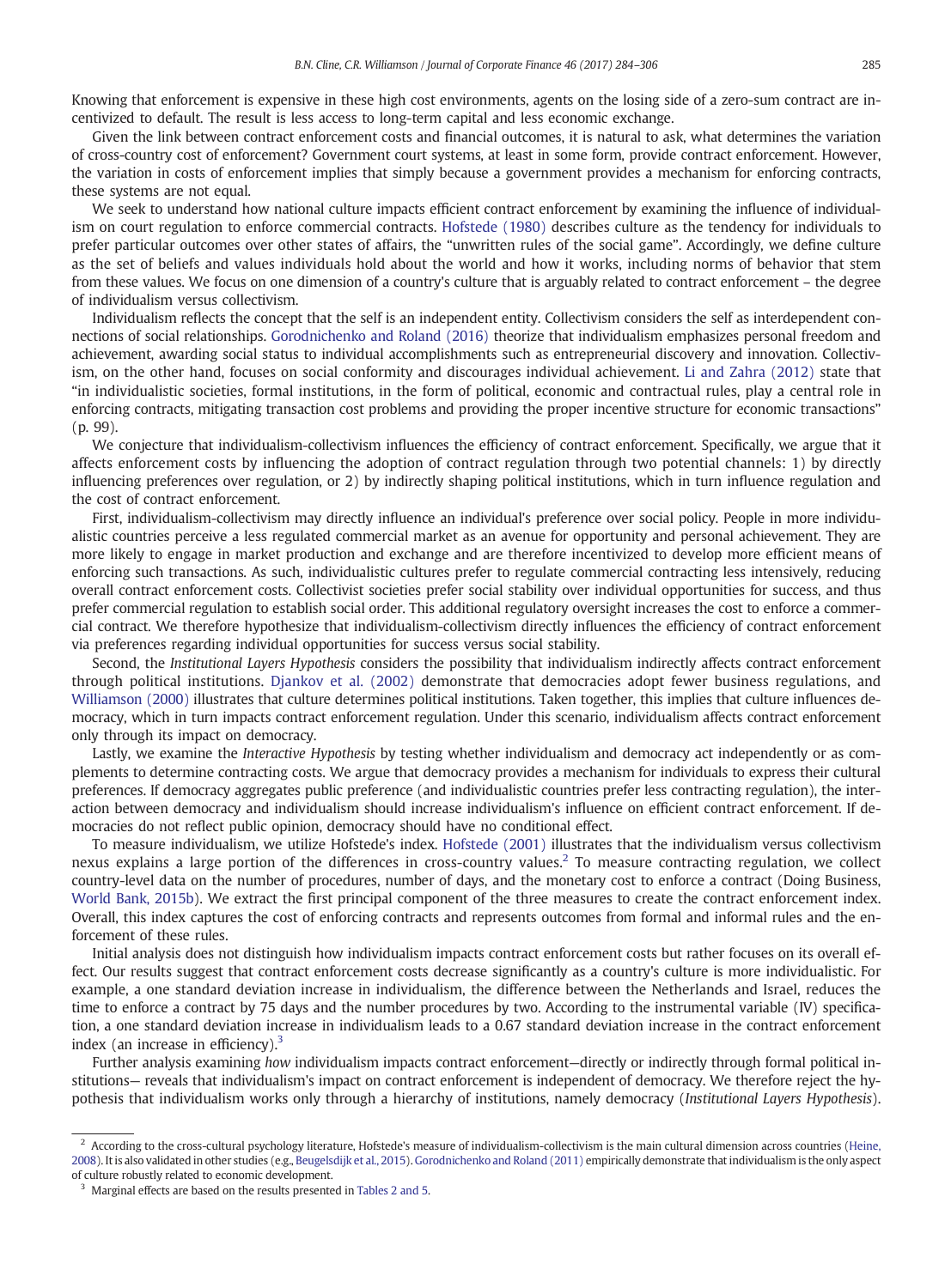Combined, these two sets of results support the hypothesis that individualism directly affects the efficiency of contract enforcement.

We also find evidence that individualism's influence is enhanced by democracy, suggesting that democracies channel cultural preferences into policy outcomes, i.e., the *Interactive Hypothesis*. However, the marginal effects are only significant in highly democratic countries.

Collectively, these findings indicate that while democracy is not necessary for individualism to reduce contract enforcement costs, democracy can magnify the influence of individualism. These results are robust to the inclusion of controls for institutional quality, economic factors, and alternative measures of culture. They are also robust in IV regressions, suggesting that the findings are relatively insensitive to potential endogeneity biases. Overall, we interpret this as strong support for the hypothesis that individualism promotes efficient contract enforcement across countries.

This research provides a link between culture and contract regulation. We illustrate that culture influences economic behavior, leading to vastly different financial outcomes across countries. Identifying how culture affects economic outcomes should be seen as a way to understand the world and possible ways to improve it. However, identifying precise policy implications are difficult. We view our work as suggesting that culture serves as a constraint on policymakers, as any given policy or formal institutional structure will function very differently depending on the cultural environment.

This work contributes to the relatively small literature showing that culture affects financial regulation. For example, [Stulz and](#page-22-0) [Williamson \(2003\)](#page-22-0) find a strong causal association between religion and financial regulation. [Licht et al. \(2005\)](#page-21-0) document that countries with cultures emphasizing social harmony and uncertainty avoidance adopt less formal shareholder protection. [Cline](#page-21-0) [and Williamson \(2016\)](#page-21-0) illustrate trust substitutes for formal financial regulation, thus serving as an alternative mechanism to provide shareholder protection.

Our work also closely relates to the growing literature linking culture and financial outcomes. [Bryan et al. \(2015\)](#page-21-0) find that culture is a significant determinant of compensation contracts. In addition, [Nash and Patel \(2013\)](#page-21-0) find that, due to agency issues, culture influences the preferences of investors supplying capital. Supporting this view, culture is linked to access to financing [\(Aggarwal and Goodell, 2014\)](#page-21-0), corporate debt maturity ([Zheng et al., 2012\)](#page-22-0), foreign investment decisions ([Beugelsdijk and](#page-21-0) [Frijns, 2010; Anderson et al., 2011; Aggarwal et al., 2012](#page-21-0)), and trade credit ([Ghoul and Zheng, 2016](#page-21-0)). Individualism is also shown to impact dividend policy [\(Shao et al., 2010\)](#page-21-0), firm growth [\(Boubakri and Saffar, 2016](#page-21-0)), capital structure ([Chui et al.,](#page-21-0) [2002\)](#page-21-0), attitudes toward risk ([Li et al., 2013; Shao et al., 2013\)](#page-21-0), and momentum profits ([Chui et al., 2010\)](#page-21-0).

#### 2. Background and hypothesis development

The idea that culture influences economic outcomes dates back to early scholars, such as Hume, Montesquieu, and Weber. [Weber \(1905\)](#page-22-0) discusses the spirit of capitalism as attitudes that encourage the striving for profit for profit's sake. His protestant work ethic is described as an important determinant of the emergence of capitalism in Northern Europe. [McCloskey \(2006\)](#page-21-0) presents evidence that the Industrial Revolution occurred primarily due to a cultural shift in favor of entrepreneurship. More recently, empirical work has emerged documenting the role of culture in economic development [\(Guiso et al., 2006; Tabellini, 2008;](#page-21-0) [Gorodnichenko and Roland, 2016\)](#page-21-0).

#### 2.1. Direct effect of culture

We first argue that culture has a direct effect on individual preferences for commercial contracting and enforcement. The conjecture that culture directly influences an individual's preference over social policy stems from work in cultural sociology and psychology ([Hofstede, 1980\)](#page-21-0). [Schwartz \(2006\)](#page-21-0) argues that values define right and wrong in the world, creating reference points for what is desirable and natural in social relations. Culture therefore justifies behavior in line with these values.

[Hofstede \(2001\)](#page-21-0) claims that individualism is the most important layer of a society's culture. The individualism-collectivism spectrum reflects fundamentally different views of the individual self. Where a society lies on this spectrum determines cultural attitudes and beliefs that emphasize either individual autonomy or the social group. Hofstede argues that individualism stresses personal freedom and individual responsibility. He contrasts an individualistic society as one where "everyone is expected to look out for themselves," with a collectivist society in which people are "integrated into strong, cohesive in-groups, which ... protect them in exchange for unquestioning loyalty" ([Hofstede, 2001](#page-21-0), p. 225). Thus, collectivism discourages personal success and group dissent while encouraging conformity, loyalty, and respect for superiors.

Individualism nurtures contractual relationships that revolve around the fundamentals of exchange. [Boubakri and Saffar \(2016,](#page-21-0) [p. 504\)](#page-21-0) state that "by fostering norms of self-reliance and self-interest, and rewarding success and innovation, individualism provides individuals with incentives to accumulate wealth, invest, and grow." [Taylor and Wilson \(2012\)](#page-22-0) offer empirical support for this claim by illustrating that individualism associates with higher levels of innovation and investment in R&D. Similarly, [Gorodnichenko and Roland \(2016\)](#page-21-0) argue that individualist cultures award social status to personal achievements, such as entrepreneurial discovery, leading to innovation and growth.

We therefore posit that individualistic cultures, emphasizing personal achievement and status, place greater importance on commercial activity and market exchange. People in countries with more individualistic values perceive a less regulated commercial market as an avenue for opportunity and personal achievement. As such, market exchange can be seen as a form of selfexpression and self-fulfillment [\(Storr, 2009](#page-22-0)).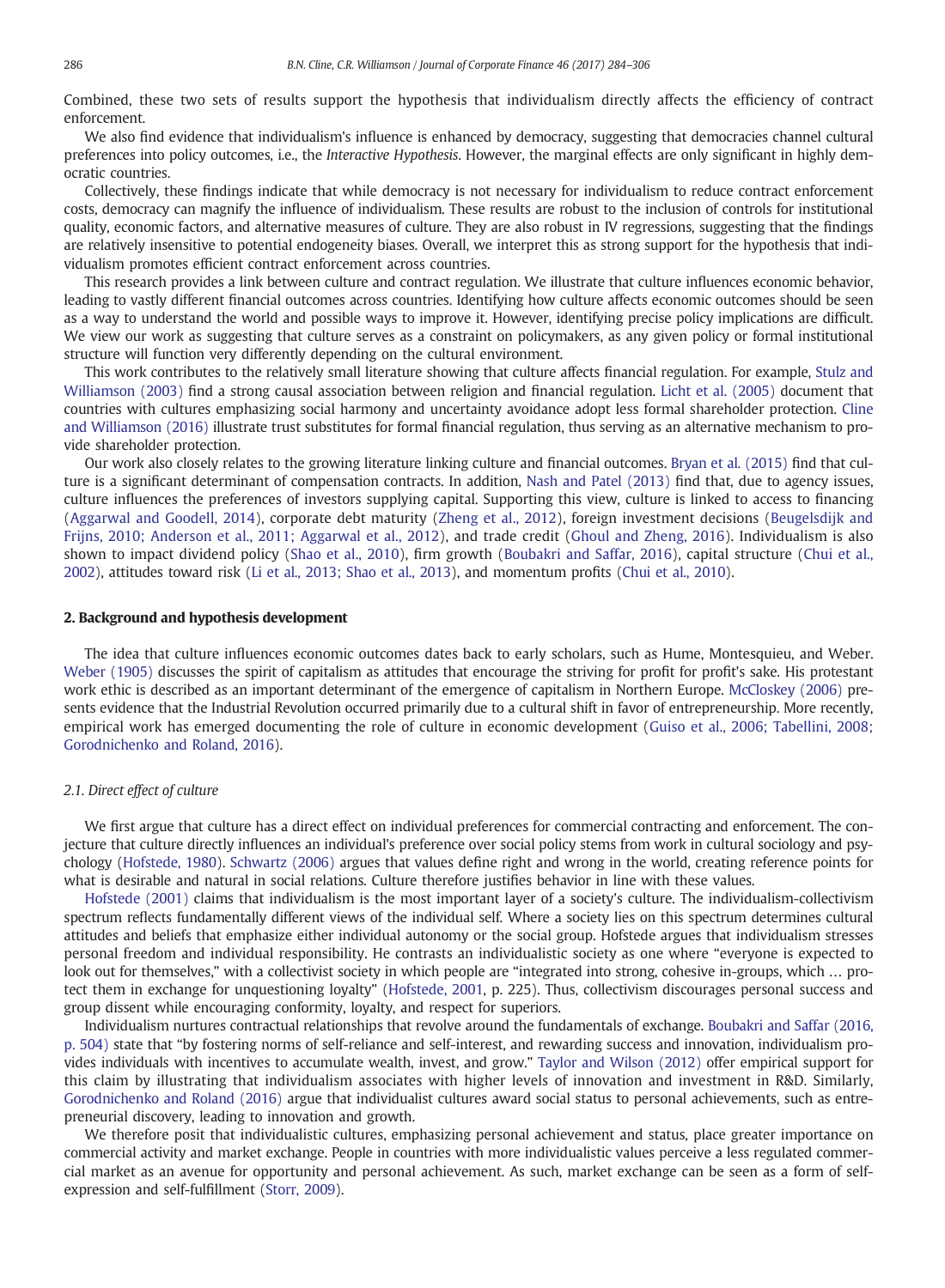Collectivist societies, on the other hand, emphasizing social stability over individual opportunity, prefer regulation to constrain individual behavior in favor of establishing social order. If collectivist cultures view business development as a trade-off to social stability, they will prefer more regulation and policies that limit commercial activity.

If individuals perceive contract regulation as a monitoring device over commercial transactions, individual preferences toward commercial activity will directly influence contract enforcement regulation and the costs associated with enforcing a business contract. In order to foster greater commercial activity, individualistic countries are more likely to place a higher value on efficient enforcement and regulate commercial contracting less intensively. Thus, these countries will choose policies in favor of more efficient contracting, namely fewer steps, procedures, and lower overall enforcement costs.

On the other hand, collectivist societies may fear that some market exchange erodes social bonds, and thus prefer to limit commercial activity. Concerns of potential market exploitation and market failures as a source of social disorder may dominate policy. If so, collectivist countries will rely on regulatory oversight as a means of mitigating the costs of social disorder ([Djankov et al., 2003](#page-21-0)). In particular, collectivist societies will prefer greater contract enforcement regulation in order to monitor and limit potential social costs from commercial exchange. This results in more country-level regulatory procedures, increasing the time and costs to enforce a commercial contract through the court system.

This distinction between individualism-collectivism helps explain previous findings that individualistic cultures promote economic development and growth-enhancing institutions ([Gorodnichenko and Roland, 2011, 2016; Davis, 2016](#page-21-0)). However, [Landes](#page-21-0) [\(1998\)](#page-21-0) discusses how culture influences economic development and economic outcomes affect culture. In fact, [Hofstede and](#page-21-0) [Hofstede \(2005\)](#page-21-0) argue that as countries become wealthier, they become more individualistic.<sup>4</sup> Consequently, the level of individualism is endogenous and our results should not be interpreted as causal; however, we address this concern with IV analysis in the empirical section below.

#### 2.2. Indirect effect of culture - institutional layers hypothesis

It is plausible that culture's effect on contracting costs works only through its influence on the type of formal political institutions adopted, i.e., democracy versus autocracy. Thus, our second hypothesis is that individualism impacts contract enforcement costs indirectly through its influence on political institutions.

This argument is largely based on the work of [North \(1990\)](#page-21-0) and [Williamson \(2000\)](#page-22-0), who posit a hierarchy of institutional development. [North \(1990\)](#page-21-0) defines institutions as both formal and informal rules of the game. Formal institutions include political, legal, and economic codified rules that regulate behavior. Informal institutions are norms, customs, and traditions that constrain and coordinate economic behavior. Culture resides as an informal institutional system that socially transmits information across generations ([Guiso et al., 2006](#page-21-0)). In this framework, culture provides the foundation for the development of formal institutions, including political institutions.

[Williamson \(2000\)](#page-22-0) outlines a tiered system of institutional hierarchy organized as a series of layers from fundamental to proximate. The fundamental layer constrains the development of specific, formal levels. Culture is part of the most fundamental layer, where informal or embedded institutions form the bedrock from which all other institutions are built. The second level contains formal institutions, including legal and political rules. Williamson's framework emphasizes that culture determines formal institutions, a conclusion supported by [Roland \(2004\),](#page-21-0) [Licht et al. \(2005\)](#page-21-0) and [Stulz and Williamson \(2003\)](#page-22-0). [Williamson \(2000\)](#page-22-0) also argues that formal institutions are likely to be short-lived if they conflict with culture. This hierarchy of institutional development is also embraced by [Hofstede \(2001\)](#page-21-0) who argues that culture leads to the development of political structures. Collectively, this implies that culture bears a causal relationship to formal political institutions, which in turn impacts the formation of economic policy.

[Licht et al. \(2007\)](#page-21-0) argue that individualism, through its emphasis on individual autonomy and choice, cultivates a demand for a transparent legal and political system as a means for social coordination. They explicitly state that individual "autonomy clearly and directly implies a norm of democratic accountability" (p. 665). Individualistic cultures value individual rights and freedoms that democracies tend to support, such as freedom of speech, press, and religion. Collectivist cultures, however, base norms of just conduct on social ties, obligations, and tradition rather than overarching rules. Collectivist societies prefer power from above in order to limit independent choices that are inconsistent with socially approved actions. Collectivism emphasizes circumscribing individual freedoms in the name of protecting wider interests of the social group. Thus, collectivism is more likely to support autocratic rule over democratic rights. Empirically, [Licht et al. \(2007\)](#page-21-0) link individualism to better governance, including democratic accountability.

In a recent paper, [Gorodnichenko and Roland \(2015\)](#page-21-0) illustrate that individualism is positively correlated with democratization. Their model predicts that starting from an initial autocratic regime, individualistic cultures have a higher chance of transitioning to a democracy. They empirically show a causal association between individualism and average levels and length of democracy.<sup>5</sup> [Djankov et al. \(2002\)](#page-21-0) further demonstrate that democracies adopt fewer business regulations. Collectively, this implies that individualism influences contract enforcement costs indirectly through its effect on democracy. Thus, democracy may act as a mechanism through which individualism impacts contract enforcement. We therefore hypothesize that individualism influences contract enforcement indirectly through democracy, which we call the Institutional Layers Hypothesis.

[Beugelsdijk et al. \(2015\)](#page-21-0) find that individualism has increased over time across countries but the relative difference between countries is stable and constant.

<sup>5</sup> Additional empirical evidence shows that culture has a causal association with democracy ([Tabellini, 2008; Klasing, 2013\)](#page-22-0).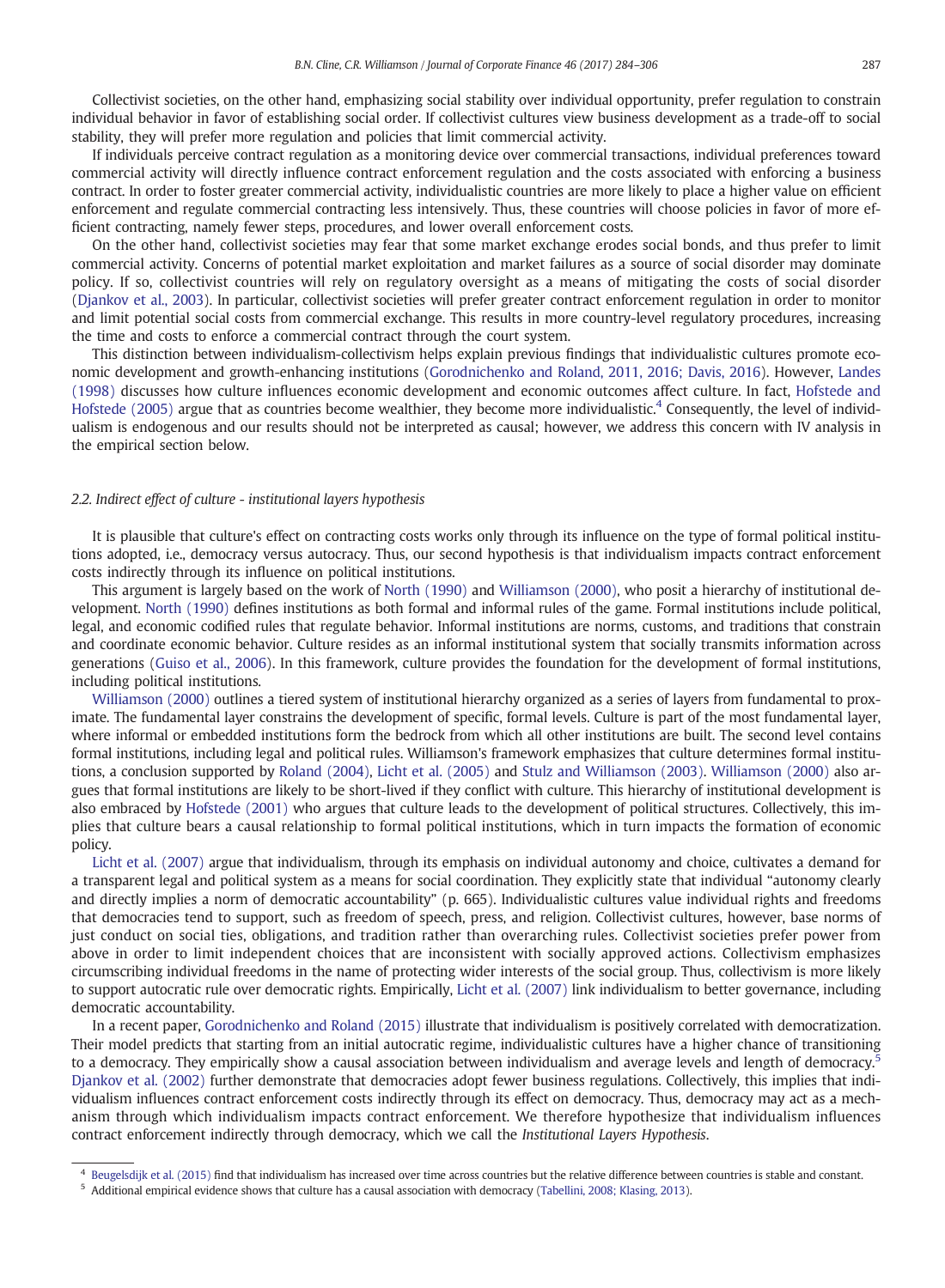#### 2.3. Interactions between culture and institutions - interactive hypothesis

If culture exhibits a direct effect on contract enforcement costs beyond its influence on the development of formal political institutions, two additional possibilities exist. Individualism and democracy serve independent roles in determining contracting costs. Alternatively, individualism and democracy interact to determine contract enforcement costs i.e., the Interactive Hypothesis.

[Greif \(2006\)](#page-21-0) explains how cultural preference toward social cooperation requires different formal institutional structures, illustrating the complementary association between formal and informal institutions. [North \(1990\)](#page-21-0) supports this view, arguing that the same formal rules adopted in different countries with different cultures lead to a variety of economic outcomes. Thus, one particular formal institutional set will produce various policies depending on a country's culture. This implies that the functioning of political institutions is sensitive to cultural values in the determination of economic policy ([Hayek, 1960](#page-21-0)).

In addition, the impact of cultural values on policy will depend on formal political institutions. Culture directly influences individual preferences, and political institutions determine the degree to which these preferences are translated into policy. Democracy is a mechanism for communicating and aggregating policy preferences ([Caplan, 2007](#page-21-0)), particularly for the median voter [\(Downs, 1957](#page-21-0)). In oligarchic societies, however, policies are often selected to benefit economic and political elites without opposing pressure from the general populace. Since elites are more likely to prefer regulation for personal enrichment, less democratic societies may select higher cost mechanisms, such as more bureaucratic steps and procedures, to enforce contracts [\(Djankov et al.,](#page-21-0) [2002; Acemoglu, 2008](#page-21-0)).

Thus, political theory predicts that democratic institutions will magnify the role of culture in the selection of social policy. Democracy amplifies the influence of individualism on contract enforcement if democracy provides a mechanism through which individuals can express cultural preferences. If individualistic cultures prefer less formal contracting regulation, and democracies reflect the majority of public opinion, then the interaction between individualism and democracy will increase the ability of individualism to promote efficient contract enforcement. However, if democracies do not reflect public interest, democracy will have no conditional effect.

#### 2.4. Testable hypotheses

Our first hypothesis examines if individualism promotes efficient contract enforcement; however, we do not initially distinguish how. We therefore abstain from including controls for political institutions, capturing the total effect of individualism on contract enforcement. This means that individualism can work either directly or indirectly through its effect on formal institutions. Individualism can influence contract enforcement when cultural preferences are expressed as specific policies, capturing a direct effect. Alternatively, individualism can affect contracting regulation indirectly via democratic institutions. A positive and significant coefficient on individualism could be due to preferences for specific policies regarding contract enforcement or because individualism affects contracting regulation indirectly via formal institutions.

Next, how individualism relates to contract enforcement is explored. The purpose is to uncover indirect channels through which individualism affects enforcement costs by understanding the link between the informal and formal institutions. To test the Institutional Layers Hypothesis, we directly control for democracy. If this hypothesis holds, individualism should only affect contract enforcement costs indirectly through its impact on political institutions. Thus, we reject the hypothesis if individualism remains significant in our specifications controlling for democracy. However, if individualism works only through its impact on democracy, the significance should be subsumed by democracy.

Failure to reject this hypothesis suggests that culture impacts contract enforcement beyond its role in shaping political institutions. In this case, two additional possibilities emerge. Individualism and democracy play largely independent roles in the determination of contracting regulation. Alternatively, individualism and democracy interact in the formation of contracting institutions. We test this *Interactive Hypothesis* by introducing an interaction term between individualism and democracy. A significant coefficient on the interaction term is interpreted as evidence supporting the hypothesis. In contrast, if the coefficient on individualism or democracy is significant, but the coefficient on the interaction term is insignificant, then formal and informal institutions have largely independent effects on contract enforcement.

#### 3. Data

In this section we discuss the collection and measurement of key variables, including contract enforcement, individualism, and democracy. Additional variable description is provided in the next section and in [Appendix A.](#page-17-0)

Differences in the effectiveness of courts results in significant variation in the costs of enforcing contracts. To measure contract enforcement costs, we collect data from the World Bank's Doing Business project ([World Bank, 2015b\)](#page-22-0).<sup>6</sup> The data captures the efficiency of the judicial system to enforce a commercial contract by tracking the cost, time, and procedures involved from the time the plaintiff files a private lawsuit until payment is received. Cost is the combined court costs, including enforcement expenses and attorney fees, calculated as a percent of the claim. Time records the number of days to enforce a contract from the day the plaintiff files until payment is received. Procedure is the number of necessary interactions (required by law and common practice) between the private parties and between the parties and a court officer to settle a dispute.

 $6$  The World Bank's methodology originates from [Djankov et al. \(2003a\)](#page-21-0).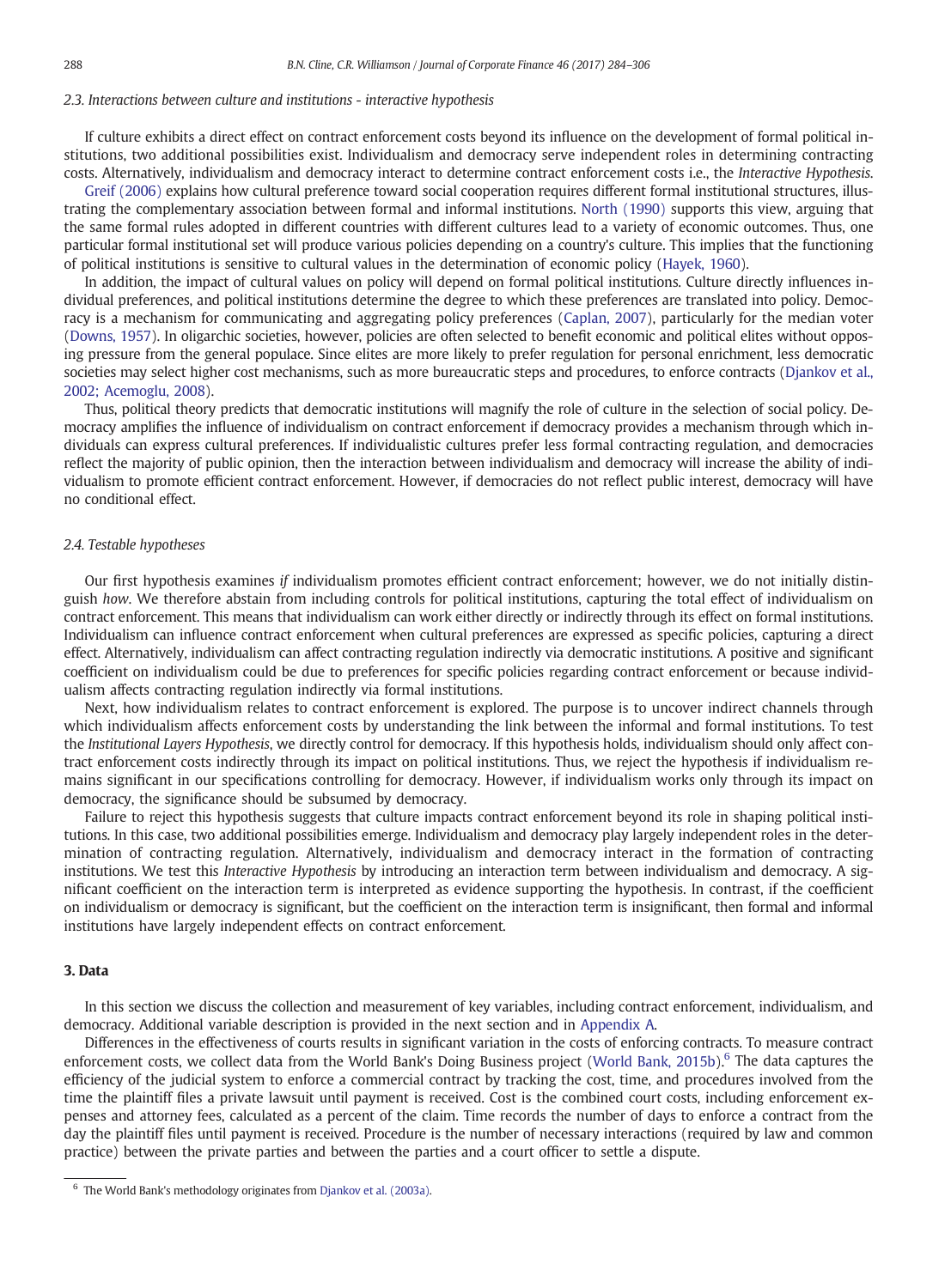

Fig. 1. The economic impact of contract enforcement. Contract enforcement index is the first principal component of cost, time, and procedures to enforce a contract. The index is scaled between 0 and 1, where a higher score indicates efficient enforcement. Four financial development measures are collected from WDI [\(World Bank, 2015a\)](#page-22-0). Domestic credits to private sector are financial resources provided to the private sector by financial corporations as a percentage of GPD, in log form. Market capitalization is share price times the number of shares outstanding of domestically incorporated companies listed on the country's stock exchange, calculated as a percentage of GDP and in log form. Capital formations are financial outlays on additions to the fixed assets of the economy plus net changes in the level of inventories, calculated as a percentage of GDP and in log form. Number of listed companies is the log number of domestically incorporated companies listed on the country's stock exchanges at the end of the year per 1,000,000 people.

Each of the three measures of contract enforcement represents outcomes from the legal system, and captures the opportunity costs of enforcing commercial contracts. We therefore create an overall contract enforcement index, extracting the common variation among cost, time, and procedures to enforce. The index is rescaled between zero and one, with one representing the lowest cost and hence more efficient contract enforcement.7 Data are collected and averaged from 2004 to 2014. This is our primary measure of contract enforcement.

Prior to examining the determinants of contract enforcement, we demonstrate that the index is associated with financial development. In Fig. 1, we present four scatter plots illustrating the relation between the contract enforcement index and financial market outcomes. These outcomes include domestic credit, stock market capitalization, capital formation, and the number of listed companies (WDI, [World Bank, 2015a\)](#page-22-0).

As shown, the contract enforcement index positively relates with all four measures of financial development. Consistent with the literature, countries with more efficient contract enforcement have greater access to credit, higher levels of capital investment, higher market capitalization, and a larger number of domestic firms. While this is by no means a comprehensive exercise, we view these illustrations as support for previously documented associations between contracting efficiency and financial development. In addition, we believe this exercise lends support for our index of contracting costs.

To capture a country's position on the individualism-collectivism continuum, we rely on [Hofstede's \(2001\)](#page-21-0) measure of individualism, constructed from surveys designed to understand variation in corporate culture.<sup>8</sup> Hofstede uses factor analysis to identify four dimensions of cultural variation with individualism being the first and most important factor. The individualism-collectivism

<sup>7</sup> This intuition is supported by results from principal component analysis, where the first principal explains 50% of the variance. In addition, the first principal has an eigenvalue greater than one.

Hofstede measures individualism by asking questions to IBM employees around the world pertaining to how much someone values things like personal time, freedom, and fulfilling work.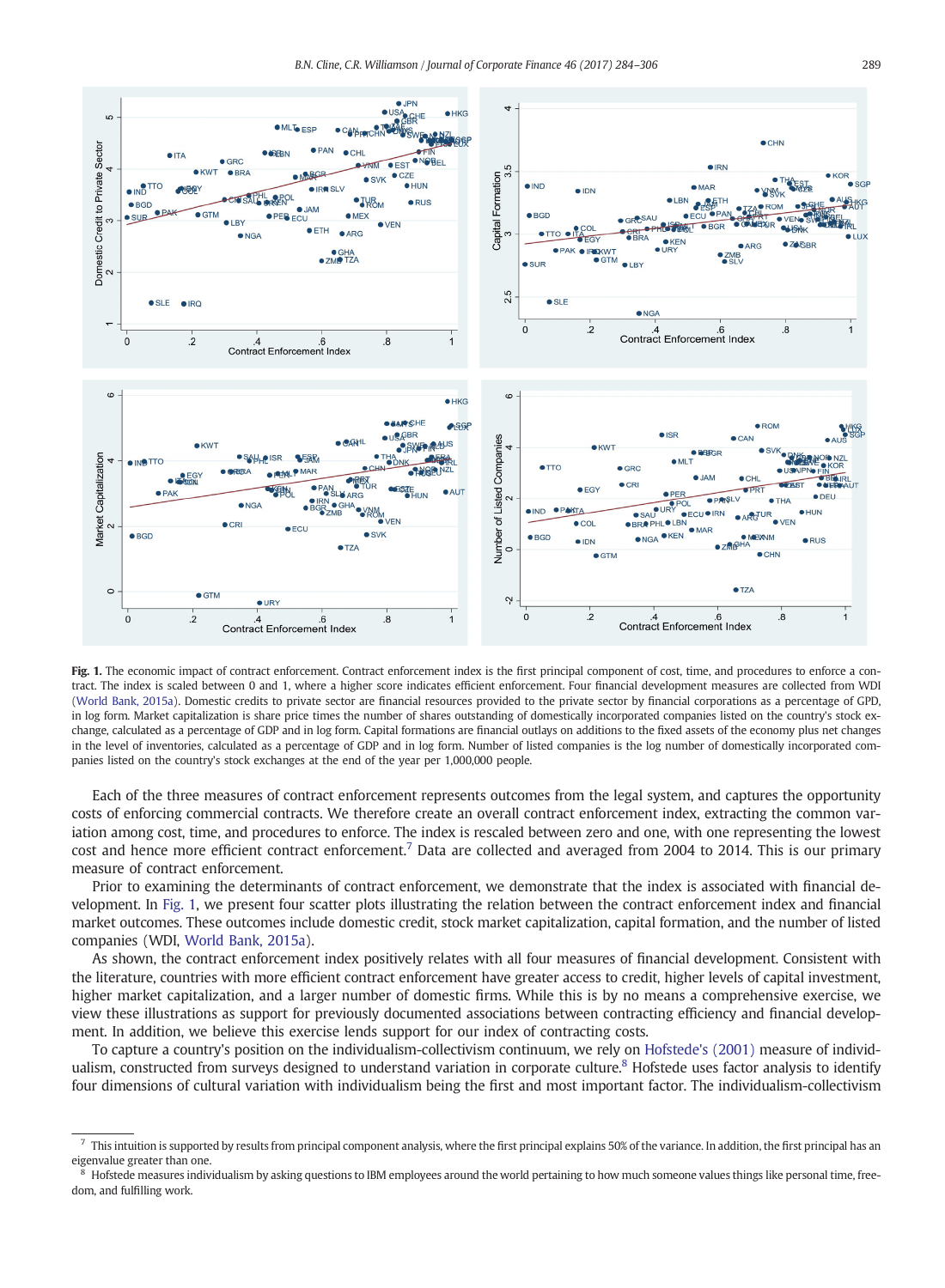#### <span id="page-6-0"></span>Summary statistics.

Contract enforcement index is the first principal component of cost, time, and procedures to enforce a contract. The index is scaled between 0 and 1, where a higher score indicates efficient enforcement. Cost to enforce is the cost of the claim as a percentage of claim amount. Time to enforce is number of days from the decision to file a lawsuit until the final court payment. Procedures to enforce is the number of procedural steps to enforce a contract through the court. Individualism is the degree to which individuals are integrated into groups, measured by the extent to which a society sees people primarily as individuals looking after themselves (high individualism) or as members of tightly knit communities (low individualism). Common law indicates English legal origin. Landlocked indicates a landlocked country. Rule of law measures access to an established and equitable legal system. Ethnic, Linguistic, and Religious frac measure the probability that two randomly selected individuals from a country's population will belong to the same ethnic group, speak the same language, and belong to the same religious group, respectively. Native is the percent of a country's population with native ancestry in 1500, and Communism is the proportion of the period from 1915 to 2000 that a country had a communist government. Natural resources are the sum of rents from a country's natural resources, measured as a percentage of GDP. Unemployment is the share of the labor force without work but available and seeking employment. FDI represents foreign direct investment measured as net inflows, as a percentage of GDP. Trade is the sum of exports and imports measured as a percentage of GDP. Democracy-Polity2 captures democracy versus autocracy and ranges from −10 to 10, with 10 representing a strong democracy. Democracy-Voice proxies for the degree to which the citizens of a country are able to participate in selecting their government. Log GDP pc is the log GDP per capita measured in 2011 international dollars. Detailed variable descriptions are provided in [Appendix A.](#page-17-0)

| Variable                       | Observations | Mean   | Std. dev. | Min      | Max     |
|--------------------------------|--------------|--------|-----------|----------|---------|
| Contract enforcement index     | 78           | 0.59   | 0.29      | 0.00     | 1.00    |
| Cost to enforce (% of claim)   | 78           | 28.50  | 18.83     | 9.40     | 131.17  |
| Time to enforce (days)         | 78           | 610.25 | 312.88    | 137.50   | 1715.00 |
| Procedures to enforce (number) | 78           | 35.78  | 5.96      | 21.00    | 51.00   |
| Individualism                  | 78           | 41.83  | 22.98     | 6.00     | 91.00   |
| Common law                     | 78           | 0.32   | 0.47      | 0.00     | 1.00    |
| Landlocked                     | 72           | 0.10   | 0.30      | 0.00     | 1.00    |
| Rule of law                    | 76           | 9.79   | 4.63      | 0.00     | 16.00   |
| Ethnic frac                    | 78           | 0.38   | 0.25      | 0.00     | 0.86    |
| Linguistic frac                | 77           | 0.33   | 0.28      | 0.00     | 0.90    |
| Religious frac                 | 78           | 0.43   | 0.25      | 0.00     | 0.86    |
| Native                         | 76           | 0.71   | 0.34      | 0.00     | 1.00    |
| Communism                      | 72           | 0.03   | 0.17      | 0.00     | 1.00    |
| Natural resources              | 77           | 8.23   | 12.28     | 0.00     | 49.48   |
| Unemployment                   | 77           | 8.01   | 4.20      | 1.48     | 23.70   |
| <b>FDI</b>                     | 77           | 4.55   | 7.67      | $-4.41$  | 59.91   |
| Trade                          | 77           | 82.26  | 59.90     | 22.08    | 360.89  |
| Democracy-Polity2              | 76           | 5.82   | 5.42      | $-10.00$ | 10.00   |
| Democracy-Voice                | 78           | 0.34   | 0.93      | $-1.65$  | 1.62    |
| Log GDP pc                     | 76           | 9.57   | 1.02      | 6.68     | 11.33   |
| GDP pc                         | 76           | 21,387 | 17,401    | 800      | 83,497  |

index is scaled between zero and 100, with 100 representing more individualism. The main advantage of this measure of individualism is that it is validated across a large number of studies ([Hofstede, 2001\)](#page-21-0).

We rely on two measures of political institutions to capture the level of democracy in a country, polity2 and voice. Polity2 represents competitiveness of political participation, open and fair competition in selecting political leaders, and constraints on executive power (Polity IV, [Jaggers and Marshall, 2000](#page-21-0)). The index ranges from −10 to 10, with 10 representing strong democracy. Voice captures the degree to which a country's citizens are able to participate in selecting their government, as well as freedom of expression, association, and the press (Worldwide Governance Indicators (WGI), [Kaufmann et al., 2015\)](#page-21-0). It is scaled from −2.5 to 2.5, with higher values corresponding to more democracy.

We also include institutional and economic control variables. These are legal origin, whether a country is landlocked, rule of law, ethnic, linguistic, and religious fractionalization, percent of the population with native ancestry, a country's history with communism, natural resource rents, unemployment, foreign direct investment inflows (FDI), and international trade.

Summary statistics are provided in Table 1. There are at most 78 countries included in the analysis; however, the sample size changes depending on the specification. Income levels range from Ethiopia (\$800 GDP per capita) to Kuwait (over \$83,000 GDP per capita). The average income is \$21,387 with a standard deviation of \$17,401.

On average, it takes 610 days to enforce a commercial contract, ranging from 138 in Singapore to 1715 days in Suriname. The average costs are 28.5% of the amount of the claim, with a standard deviation of 18.83%. To enforce a contract in Indonesia or Sierra Leone, it costs over 100% of the claim amount. It costs less than 10% in Luxembourg and Norway. The number of procedures ranges from 21 to 51 steps with a mean of about 36. The mean of the contract enforcement index is 0.59, with a standard deviation of 0.29. The countries with the most efficient contract enforcement include Hong Kong, Luxembourg, and Singapore. Those with the least efficient are Suriname, India, and Bangladesh. Italy also ranks in the bottom of the index, taking almost 1250 days to enforce a contract, which is more than double the sample average.

Individualism has a mean of 42, a standard deviation of 23, and ranges from 6 to 91. United States, Australia, United Kingdom, the Netherlands, and Hungary rank in the top five, suggesting that individuals in these countries place a priority on self-reliance. Guatemala, Ecuador, Panama, Venezuela, and Columbia score the lowest, implying that these countries possess a culture emphasizing group solidarity over individual choice. [Appendix B](#page-21-0) provides a list of all countries included in the analysis along with values of the primary variables.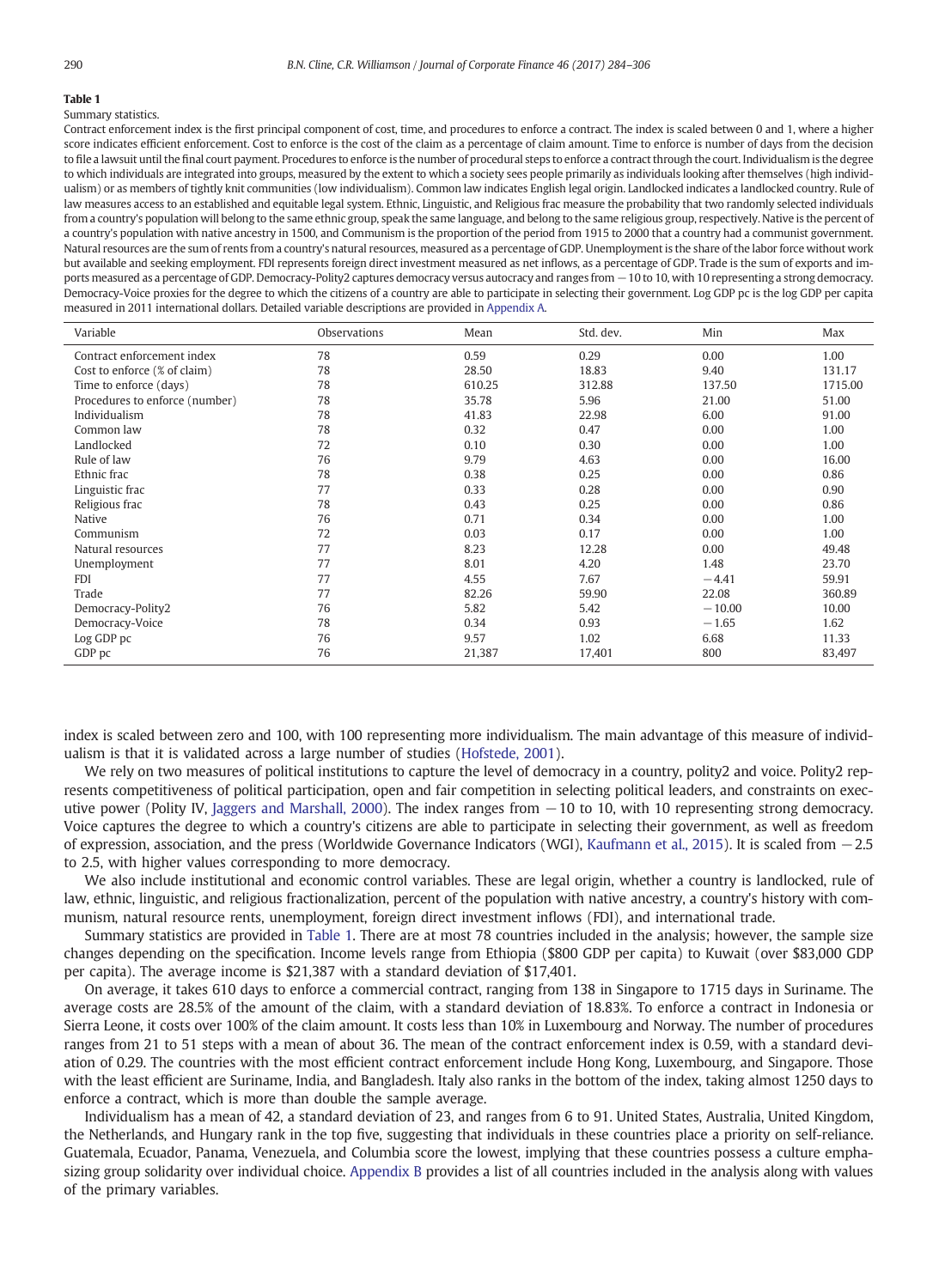<span id="page-7-0"></span>Individualism and measures of commercial contract enforcement.

OLS regressions with measures of contract enforcement as the dependent variable and individualism as the primary independent variable. Cost to enforce is the cost of the claim as a percentage of the claim amount. Time to enforce is the number of days from the decision to file a lawsuit until the final court payment. Procedures to enforce is the number of procedural steps to enforce a contract through the court. Contract enforcement index is the first principal component of the three contract enforcement variables scaled between 0 and 1, where a higher score indicates efficient contract enforcement. Panel A reports the univariate model. Individualism is the degree to which individuals are integrated into groups, measured by the extent to which a society sees people primarily as individuals looking after themselves (high individualism) or as members of tightly knit communities (low individualism). Panel B controls for legal origins. Common law is a dummy indicating whether a country was colonized by Britain and English legal code was transferred ([La Porta et al., 2008](#page-21-0)). Detailed variable descriptions are provided in [Appendix A.](#page-17-0) Robust standard errors are reported in parenthesis. \*\*\*, \*\*, and \* denote significance at 1%, 5%, and 10%, respectively.

| Panel A: Univariate model |                              |                        |                                |                            |  |  |  |
|---------------------------|------------------------------|------------------------|--------------------------------|----------------------------|--|--|--|
|                           |                              | [2]                    | (3)                            | (4)                        |  |  |  |
|                           | Cost to enforce (% of claim) | Time to enforce (days) | Procedures to enforce (number) | Contract enforcement index |  |  |  |
| Individualism             | $-0.22**$                    | $-3.31**$              | $-0.09***$                     | $0.01***$                  |  |  |  |
|                           | (0.095)                      | (1.442)                | (0.025)                        | (0.001)                    |  |  |  |
| Constant                  | 37.53***                     | 748.53***              | $39.71***$                     | $0.35***$                  |  |  |  |
|                           | (5.703)                      | (77.718)               | (1.290)                        | (0.061)                    |  |  |  |
| Observations              | 78                           | 78                     | 78                             | 78                         |  |  |  |
| Adj. $R^2$                | 5%                           | 6%                     | 12%                            | 9%                         |  |  |  |

Panel B: Control for legal origins

|               |                              | $\left( 2\right)$      | (3)                            | (4)                        |
|---------------|------------------------------|------------------------|--------------------------------|----------------------------|
|               | Cost to enforce (% of claim) | Time to enforce (days) | Procedures to enforce (number) | Contract enforcement index |
| Individualism | $-0.21**$                    | $-3.30**$              | $-0.09***$                     | $0.01***$                  |
|               | (0.092)                      | (1.451)                | (0.025)                        | (0.001)                    |
| Common law    | $10.60**$                    | 16.27                  | $-1.49$                        | $-0.01$                    |
|               | (4.971)                      | (77.640)               | (1.450)                        | (0.068)                    |
| Constant      | $34.03***$                   | 743.17***              | $40.20***$                     | $0.35***$                  |
|               | (5.276)                      | (77.149)               | (1.266)                        | (0.057)                    |
| Observations  | 78                           | 78                     | 78                             | 78                         |
| Adj. $R^2$    | 12%                          | 3%                     | 12%                            | 18%                        |

#### 4. Empirical results

Ideally, to address the central question, panel data would be available across a large sample of countries. However, Hofstede's individualism is not available over time, thus our analysis is limited to the cross-section. Nonetheless, [Roland \(2004\)](#page-21-0) emphasizes that culture evolves very slowly, suggesting that time series analysis sheds little additional light. Another concern is endogeneity; therefore, we emphasize the difficulty in claiming strong causal inferences and address this potential bias using an instrumental variable approach in a later section.

#### 4.1. Overall effect of individualism and contract enforcement

Before turning to the main model specifications, Panel A of Table 2 presents univariate results from regressing individualism on cost, time, and procedures, as well as the overall contract enforcement index. As shown in columns  $(1)-(4)$ , individualism significantly relates to all three individual contracting measures as well as to the overall index. This suggests that individualistic cultures have lower enforcement costs, take less days, and use fewer procedures to enforce a commercial contract. For example, a one standard deviation increase in individualism reduces the monetary cost to enforce by approximately 5 percentage points.

The association between individualism and the contract enforcement index is illustrated in [Fig. 2](#page-8-0). The observed correlation indicates that the result is not driven by outliers. Countries that are more individualistic and enforce contracts efficiently include the United States, Australia, New Zealand, Hungary, the Netherlands, Denmark, Great Britain, and France. Collectivist countries with little contract enforcement include Pakistan, Guatemala, Sierra Leone, Bangladesh, and Trinidad and Tobago. This clustering of countries suggests some commonality but also indicates that the association between individualism and contract enforcement is not driven by a particular region.

Recall that we first seek to examine the effect of individualism on contract enforcement in the broadest possible manner, allowing for both direct and indirect effects. To obtain an estimate of the total effect of individualism, we control for exogenous measures of institutional quality rather than institutional quality itself. Specifically, in Table 2, Panel B, we include a common law dummy controlling for legal origin, an exogenous proxy for legal institutional quality. Common law countries tend to regulate markets less than civil law countries where governments have a higher proclivity to intervene in the economy [\(La Porta et al.,](#page-21-0) [1999, 2008\)](#page-21-0).

In all specifications, individualism remains significant in reducing the cost, time, and procedures to enforce a contract. Individualism also positively relates to the contract enforcement index. For example, a one standard deviation increase in individualism, the difference between the Netherlands and Israel, leads to approximately a 0.23 increase in the contract enforcement index, an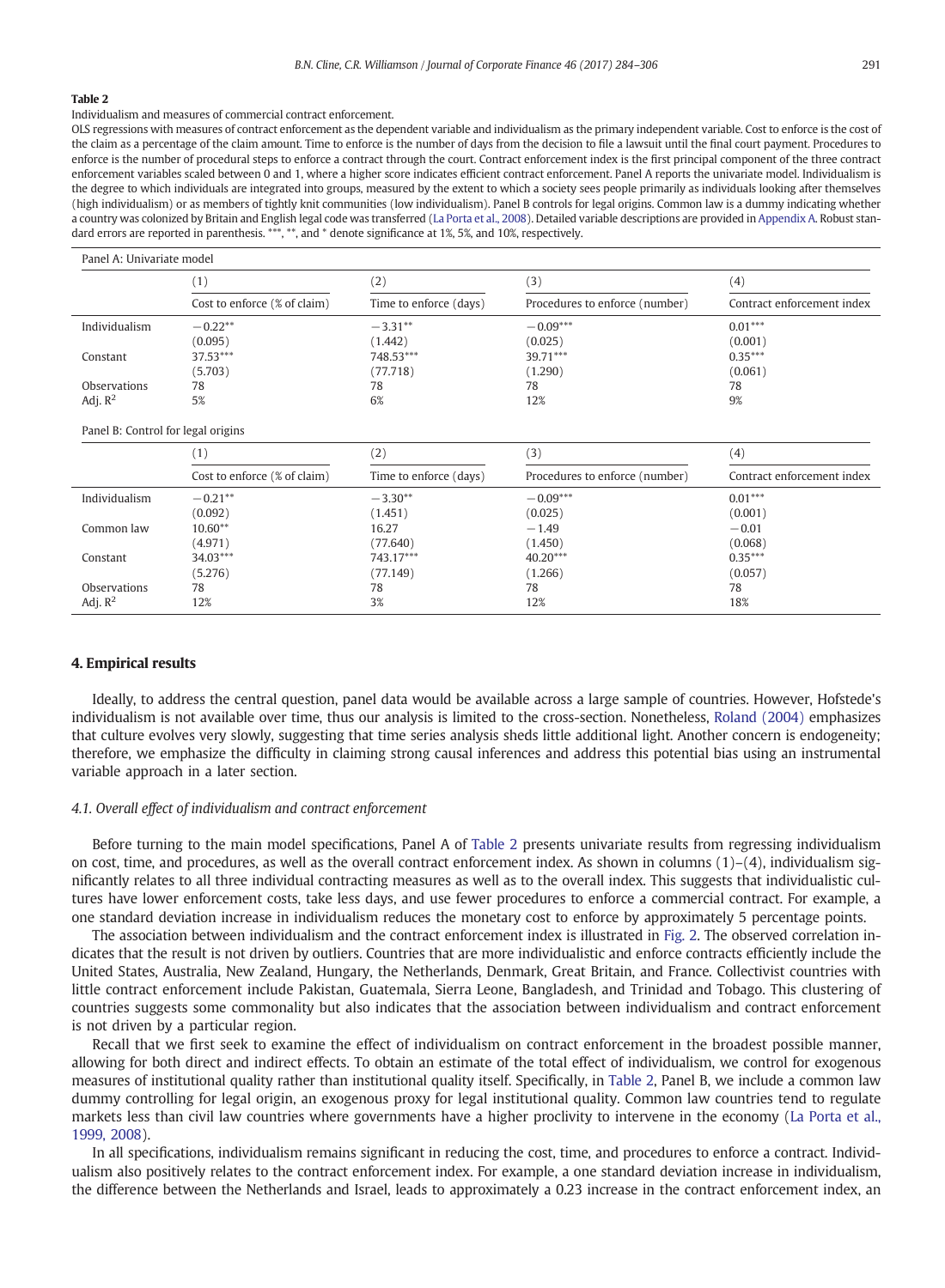<span id="page-8-0"></span>

Fig. 2. Individualism and contract enforcement. Individualism is the degree to which individuals are integrated into groups, measured by the extent to which a society sees people primarily as individuals looking after themselves (high individualism) or as members of tightly knit communities (low individualism). Contract enforcement index is the first principal component of cost, time, and procedures to enforce a contract. The index is scaled between 0 and 1, where a higher score indicates efficient enforcement.

increase of about a 0.75 of a standard deviation, or the difference between Venezuela and Singapore. Common law is positive and significant in only one of four specifications. Comparing R-squareds, the models explain 3% to 18% of the variation in contract enforcement costs.

Other economic factors can influence contract enforcement costs. We introduce economic controls in [Table 3](#page-9-0). Landlocked (an additional exogenous proxy for institutions) accounts for external exposures to reform inefficient economic institutions and policies ([Olson, 1982](#page-21-0)). In column (1), individualism is robust to this inclusion; landlocked is positive and significant.

We proxy for the quality of the legal system by including a measure of rule of law (Freedom [House, 2014\)](#page-21-0). Rule of law captures the presence of an independent judiciary, prevalence of rule of law in criminal and civil matters, protection from unjust imprisonment, equal treatment for all segments of the population, and overall access to an equitable legal system. This measure ranges from zero to 16, with a higher score indicating better rule of law. Column (2) shows that individualism remains significant. Intuitively, rule of law is also positive and significant, indicating that a just legal system correlates with effective contract enforcement.

If individualism is correlated with the social structure of a country, the coefficient on individualism could be biased. For example, the strength of collectivist social ties may be heightened among individuals belonging to similar minority groups, such as ethnicity, language, or religion. Previous studies find that ethnic and religious composition influences economic policy and the quality of governance [\(Easterly and Levine, 1997; Alesina et al., 2003](#page-21-0)).

We therefore control for the influence of social composition using two approaches. First, we include measures of ethnic, linguistic, and religious fractionalization. [Alesina et al. \(2003\)](#page-21-0) find that these are linked to poor economic policies, lower provision of public goods, and re-distributional policies favoring segments of the population. Each indicator measures the probability that two randomly selected individuals from a country's population will belong to the same ethnic, language, or religious group, respectively. Second, we include the percent of the country's population with native ancestry ([Ashraf and Galor, 2013\)](#page-21-0). The level of genetic diversity in a country is shown to have a hump-shaped effect on development outcomes, reflecting a trade-off between harmful and beneficial diversity.

Homogenous populations may find it easier to develop efficient contracting rules compared to more diverse groups. If so, fractionalized societies will have worse contracting rules. By the same logic, a higher percent of native population should positively correlate with efficient contracting. Results reported in columns (3) reveal that individualism remains positive and significant when controlling for fractionalization. Of the three measures, ethnic fractionalization is the only one that is significant. As reported in column (4), we do not find a significant correlation between contract enforcement and native population; however, individualism remains significant.

A history of communism plausibly affects policies to enforce a commercial contract [\(Alesina and Fuchs-Schundeln, 2007\)](#page-21-0). In column (5), we include a variable reflecting a country's history with communism, measured as the proportion of the time between 1915 and 2000 that a country had a communist government [\(McCleary and Barro, 2006\)](#page-21-0). Individualism is robust to the inclusion of communism, which positively and significantly relates to contract enforcement.

Although the positive coefficient on communism is counterintuitive, we interpret this as suggesting that former communist countries did not rent-seek by creating additional judicial steps and procedures to enforce a commercial contract, perhaps because there were virtually no property rights and limited commercial activity under communistic regimes ([Djankov et al., 2003](#page-21-0)). This may have inadvertently led to a post-communist structure with a lower cost system to enforce contracts. Nonetheless, this result is not robust to the inclusion of additional variables or controlling for endogeneity as found in the IV estimation below.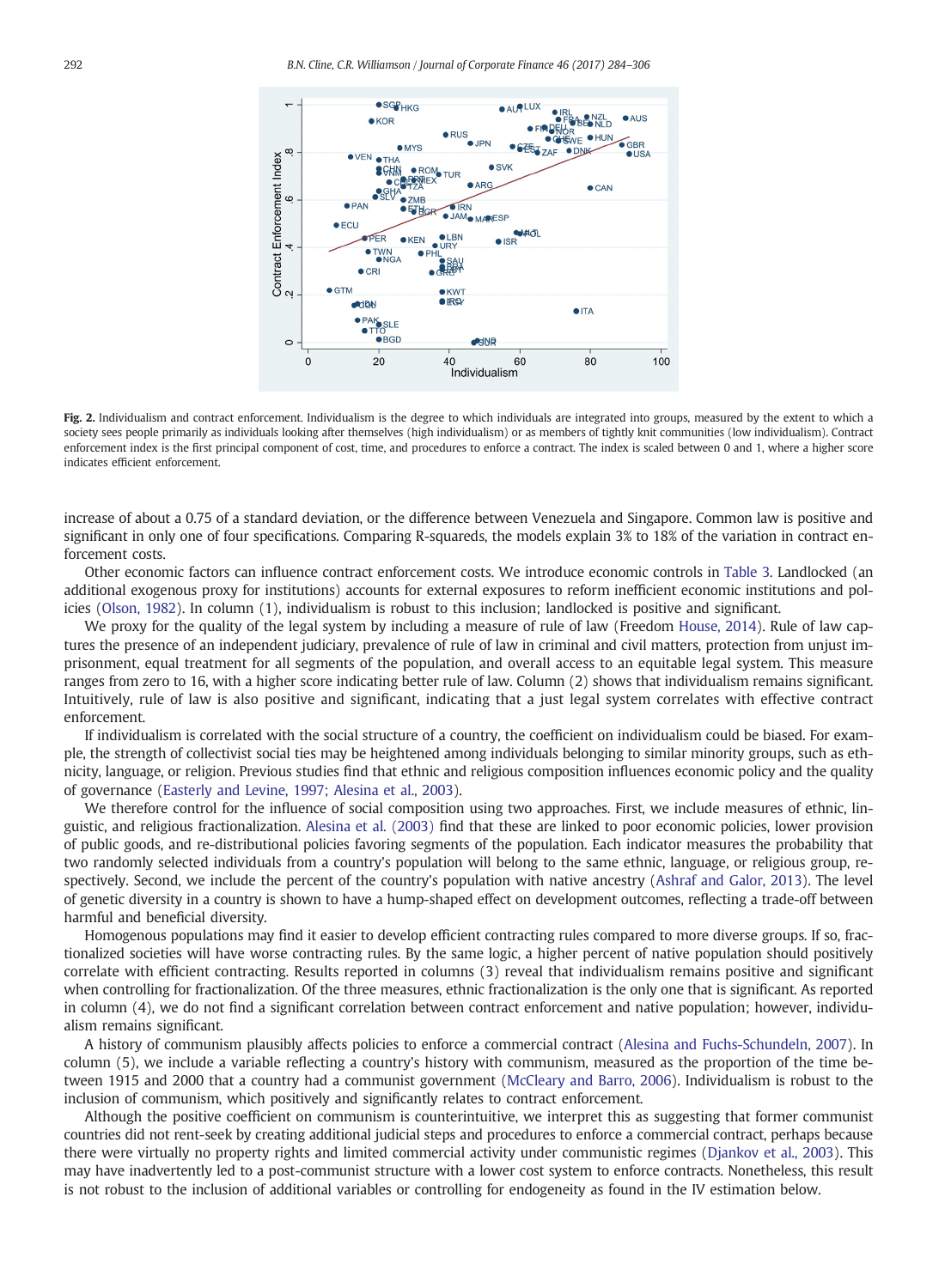<span id="page-9-0"></span>Individualism and contract enforcement with institutional and economic controls.

OLS regressions of individualism on the contract enforcement index with economic and institutional controls. Contract enforcement index is the first principal component of three contract enforcement variables: cost, time, and procedures to enforce a contract. Individualism is the degree to which individuals are integrated into groups, measured by the extent to which a society sees people primarily as individuals looking after themselves (high individualism) or as members of tightly knit communities (low individualism). Common law indicates English legal origin. Landlocked indicates a landlocked country. Rule of law measures access to an established and equitable legal system. Ethnic, Linguistic, and Religious frac measure the probability two randomly selected individuals from a country will belong to the same ethnic group, speak the same language, and belong to the same religious group, respectively. Native is the percent of a country's population with native ancestry in 1500, and Communism is the proportion of the period from 1915 to 2000 that a country had a communist government. Natural resources are the sum of rents from a country's natural resources, measured as a percentage of GDP. Unemployment is the share of the labor force without work but available and seeking employment. FDI represents foreign direct investment measured as net inflows, as a percentage of GDP. Trade is the sum of exports and imports measured as a percentage of GDP. Detailed variable descriptions are provided in [Appendix A](#page-17-0). Robust standard errors are reported in parenthesis. \*\*\*, \*\*, and \* denote significance at 1%, 5%, and 10%, respectively.

| Dep. Var: Contract enforcement index |                       |                      |                       |                       |                       |                       |                       |                       |                                 |                       |                             |
|--------------------------------------|-----------------------|----------------------|-----------------------|-----------------------|-----------------------|-----------------------|-----------------------|-----------------------|---------------------------------|-----------------------|-----------------------------|
|                                      | (1)                   | (2)                  | (3)                   | (4)                   | (5)                   | (6)                   | (7)                   | (8)                   | (9)                             | (10)                  | (11)                        |
| Individualism                        | $0.005***$<br>(0.001) | $0.004**$<br>(0.002) | $0.004**$<br>(0.001)  | $0.006***$<br>(0.001) | $0.006***$<br>(0.001) | $0.005***$<br>(0.001) | $0.006***$<br>(0.001) | $0.005***$<br>(0.001) | $0.006***$<br>(0.001)           | $0.004***$<br>(0.002) | $0.005***$<br>(0.002)       |
| Common law                           | $-0.009$<br>(0.072)   | 0.001<br>(0.069)     | 0.012<br>(0.086)      | $-0.025$<br>(0.071)   | $-0.013$<br>(0.071)   | 0.009<br>(0.068)      | $-0.016$<br>(0.068)   | $-0.008$<br>(0.064)   | $-0.033$<br>(0.059)             | $-0.022$<br>(0.095)   | $-0.036$<br>(0.086)         |
| Landlocked                           | $0.178***$<br>(0.054) |                      |                       |                       |                       |                       |                       |                       |                                 | 0.077<br>(0.061)      | 0.039<br>(0.066)            |
| Rule of law                          |                       | $0.017**$<br>(0.007) |                       |                       |                       |                       |                       |                       |                                 | 0.012<br>(0.013)      | 0.014<br>(0.012)            |
| Ethnic frac                          |                       |                      | $-0.361*$<br>(0.188)  |                       |                       |                       |                       |                       |                                 | 0.089<br>(0.208)      | 0.194<br>(0.189)            |
| Linguistic frac                      |                       |                      | 0.111<br>(0.165)      |                       |                       |                       |                       |                       |                                 | $-0.057$<br>(0.192)   | $-0.114$<br>(0.178)         |
| Religious frac                       |                       |                      | 0.106<br>(0.146)      |                       |                       |                       |                       |                       |                                 | 0.170<br>(0.185)      | 0.153<br>(0.159)            |
| Native                               |                       |                      |                       | $-0.024$<br>(0.099)   |                       |                       |                       |                       |                                 | 0.034<br>(0.093)      | 0.066<br>(0.086)            |
| Communism                            |                       |                      |                       |                       | $0.257***$<br>(0.043) |                       |                       |                       |                                 | 0.215<br>(0.159)      | $0.243*$<br>(0.141)         |
| Natural resources                    |                       |                      |                       |                       |                       | $-0.007**$<br>(0.002) |                       |                       |                                 | $-0.000$<br>(0.004)   | 0.001<br>(0.004)            |
| Unemployment                         |                       |                      |                       |                       |                       |                       | $-0.015**$<br>(0.007) |                       |                                 | $-0.010$<br>(0.007)   | $-0.009$<br>(0.006)         |
| <b>FDI</b>                           |                       |                      |                       |                       |                       |                       |                       | $0.011**$<br>(0.005)  |                                 | 0.006<br>(0.004)      |                             |
| Trade                                |                       |                      |                       |                       |                       |                       |                       |                       | $0.002***$                      |                       | $0.002**$                   |
| Constant                             | $0.369***$<br>(0.059) | $0.239**$<br>(0.071) | $0.454***$<br>(0.108) | $0.382***$<br>(0.100) | $0.348***$<br>(0.060) | $0.445***$<br>(0.066) | $0.474***$<br>(0.088) | $0.320***$<br>(0.059) | (0.000)<br>$0.208**$<br>(0.064) | 0.245<br>(0.198)      | (0.000)<br>0.062<br>(0.179) |
| Observations<br>Adj. $R^2$           | 72<br>21%             | 76<br>26%            | 77<br>21%             | 76<br>19%             | 72<br>20%             | 77<br>24%             | 77<br>22%             | 77<br>26%             | 77<br>32%                       | 68<br>28%             | 68<br>36%                   |

We next introduce four economic variables shown to influence the quality of the court system. Natural resources can deteriorate the quality of formal institutions ([Djankov et al., 2008](#page-21-0)). Unemployment is included as a proxy for macroeconomic instability. [Ahlquist and Prakash \(2010\)](#page-21-0) show that FDI contributes to contract enforcement. We also include a measure of trade since more international exchange facilitates the need for contract enforceability ([Ranjan and Lee, 2007\)](#page-21-0).

As reported in columns (6)–(9), all four economic controls are significant and load with the expected sign. An increase in either natural resources or unemployment reduces the efficiency of contract enforcement, while an increase in either FDI or trade increases the efficiency of contract enforcement. More importantly, individualism is robust to these inclusions, remaining positive and highly significant in each specification.

In columns (10) and (11) we control for all variables simultaneously, alternating FDI and trade due to their high correlation. Individualism remains positive and significant. For example, according to column (11), a one standard deviation increase in individualism leads to a 0.11 improvement in the contract enforcement index, or a 0.40 standard deviation increase. According to these specifications, we are explaining up to 36% of the variation in contract enforcement.

Overall, these results are consistent with the first hypothesis, suggesting a significant empirical association between individualism and contract enforcement costs. The finding is robust to the inclusion of exogenous determinants of institutions, proxies for institutional quality, and economic controls.

Next, we address potential concerns regarding our measure of individualism. We first include [Hofstede's \(2001\)](#page-21-0) other culture dimensions: power distance, masculinity, and uncertainty avoidance.<sup>9</sup> The results, reported in column (1) of [Table 4](#page-10-0), indicate that

<sup>9</sup> Power distance measures the degree to which individuals accept that power is distributed unequally among various member of society. Masculinity reflects a lack of emphasis on caring for others, solidarity, and quality of life. Uncertainty avoidance measures the degree to which members of society are comfortable in unstructured situations.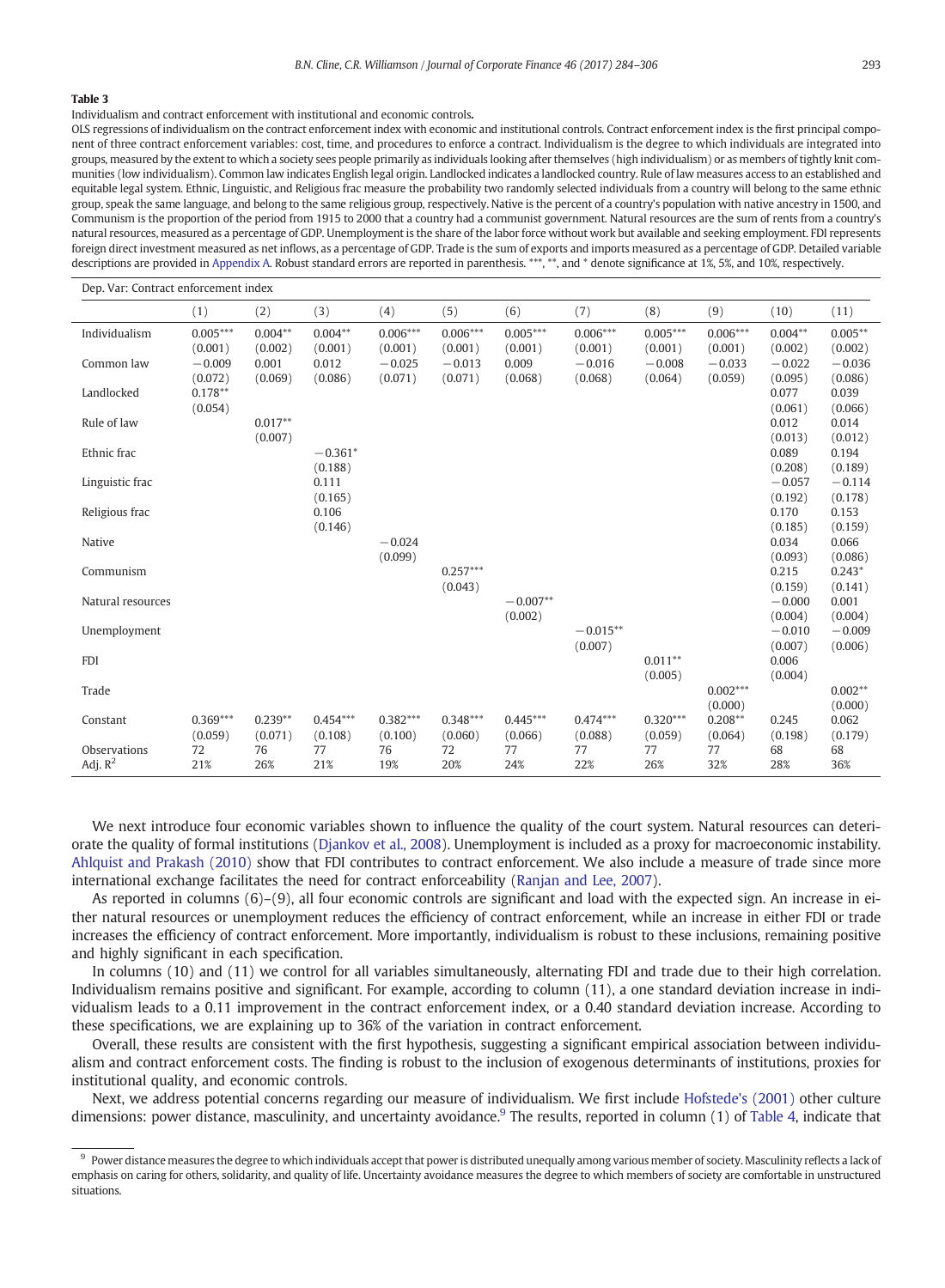<span id="page-10-0"></span>Individualism and contract enforcement with alternative cultural variables.

Reported are OLS regressions of individualism with additional cultural controls. Contract enforcement index is the first principal component of three contract enforcement variables: cost, time, and procedures to enforce a contract. Individualism is the degree to which individuals are integrated into groups. Common law indicates English legal origin. Power distance measures the degree to which less powerful members of society accept and expect power to be distributed unequally. Masculinity reflects the emphasis in society on caring for others, solidarity, and quality of life (Femininity), as opposed to achievement and success (Masculinity). Uncertainty avoidance is the degree to which members of society are comfortable in unstructured situations. Autonomy measures the degree to which individuals find value in pursuing their own goals, experiences, ideas, and beliefs. Hierarchy reflects the emphasis on obeying role obligations within an unequally distribution of power, and Harmony reflects the emphasis on accepting the social and physical world as it exists. East Asia Pacific, Eastern and Central Europe, Middle East and N. Africa, South Asia, Sub-Saharan Africa, North America, and Western Europe are regional indicator variables. Detailed variable descriptions are provided in [Appendix A.](#page-17-0) Robust standard errors are reported in parenthesis. \*\*\*, \*\*, and \* denote significance at 1%, 5%, and 10%, respectively.

| Dep. Var: Contract enforcement index |                       |                                |                        |                       |                      |                       |                     |
|--------------------------------------|-----------------------|--------------------------------|------------------------|-----------------------|----------------------|-----------------------|---------------------|
|                                      | (1)                   | (2)                            | (3)                    | (4)                   | (5)                  | (6)                   | (7)                 |
| Individualism<br>Common law          | $0.004**$<br>(0.002)  | $0.006***$<br>(0.001)<br>0.053 | $0.003*$<br>(0.002)    | 0.128                 |                      |                       | 0.116               |
|                                      | $-0.082$<br>(0.071)   | (0.079)                        |                        | (0.088)               | 0.113<br>(0.092)     | 0.116<br>(0.180)      | (0.183)             |
| Power distance                       | $-0.002$<br>(0.002)   |                                |                        |                       |                      |                       |                     |
| Masculinity                          | 0.000<br>(0.002)      |                                |                        |                       |                      |                       |                     |
| Uncertainty avoidance                | $-0.003*$<br>(0.001)  |                                |                        |                       |                      |                       |                     |
| Embeddedness                         |                       |                                |                        | $-0.287**$<br>(0.087) |                      | $-0.245**$<br>(0.120) |                     |
| Autonomy                             |                       |                                |                        |                       | $0.229**$<br>(0.072) |                       | $0.179*$<br>(0.101) |
| Hierarchy                            |                       |                                |                        |                       |                      | $-0.074$<br>(0.182)   | $-0.091$<br>(0.183) |
| Harmony                              |                       |                                |                        |                       |                      | $-0.037$<br>(0.286)   | $-0.015$<br>(0.289) |
| East Asia Pacific                    |                       | 0.148<br>(0.089)               | $0.259**$<br>(0.103)   |                       |                      |                       |                     |
| Eastern and Central Europe           |                       | 0.091<br>(0.070)               | $0.226**$<br>(0.089)   |                       |                      |                       |                     |
| Middle East and N. Africa            |                       | $-0.200**$<br>(0.079)          | $-0.076$<br>(0.096)    |                       |                      |                       |                     |
| South Asia                           |                       | $-0.529***$<br>(0.117)         | $-0.404***$<br>(0.078) |                       |                      |                       |                     |
| Sub-Saharan Africa                   |                       | 0.023<br>(0.088)               | $0.149*$<br>(0.080)    |                       |                      |                       |                     |
| North America                        |                       | $-0.167*$<br>(0.085)           | 0.122<br>(0.126)       |                       |                      |                       |                     |
| Western Europe                       |                       |                                | $0.273**$<br>(0.113)   |                       |                      |                       |                     |
| Constant                             | $0.746***$<br>(0.197) | $0.362***$<br>(0.068)          | $0.368***$<br>(0.068)  | $1.733***$<br>(0.315) | $-0.224$<br>(0.299)  | 1.902<br>(1.570)      | 0.236<br>(1.678)    |
| Observations                         | 78                    | 72                             | 72                     | 43                    | 43                   | 43                    | 43                  |
| Adj. R-squared                       | 20%                   | 41%                            | 46%                    | 12%                   | 9%                   | 9%                    | 7%                  |

the association between individualism and contract enforcement is robust to the inclusion of the additional cultural factors. None of the other dimensions are significant at the 5% level. Thus, the relation between individualism and contract enforcement does not appear to be driven by omitted dimensions of culture.

Cultural values often cluster by regional location. Thus, we include World Bank regional dummy variables in column (2). These include East Asia Pacific, Eastern and Central Europe, Middle East and North Africa, South Asia, Sub-Saharan Africa, and North America. In column (3), we drop common law and include a regional dummy for Western Europe in addition to the set of regional dummies in column (2). Individualism remains positive and significant in both regressions; however, the coefficient is smaller and significant at the 10% level in column (3).

As with other measures of culture, there is no single, definitive measure of individualism. This raises the possibility that the results are sensitive to the specific measure of individualism developed by Hofstede. Thus, we re-estimate our results using two alternative measures of individualism from [Schwartz \(2006\),](#page-21-0) embeddedness and autonomy.

Schwartz's data are based on surveys of K-12 school teachers and college students administered in over fifty countries. In Schwartz's cultural system, the relationship between the individual and the collective is captured by three variables: embeddedness, affective autonomy, and intellectual autonomy. Cultures emphasizing embeddedness focus on social relationships and shared goals. In contrast, autonomy stresses individuality in preferences, action, and thought. Autonomy is measured by averaging affective and intellectual autonomy [\(Licht et al., 2007\)](#page-21-0). Embeddedness and autonomy are highly correlated, so we include them in separate specifications.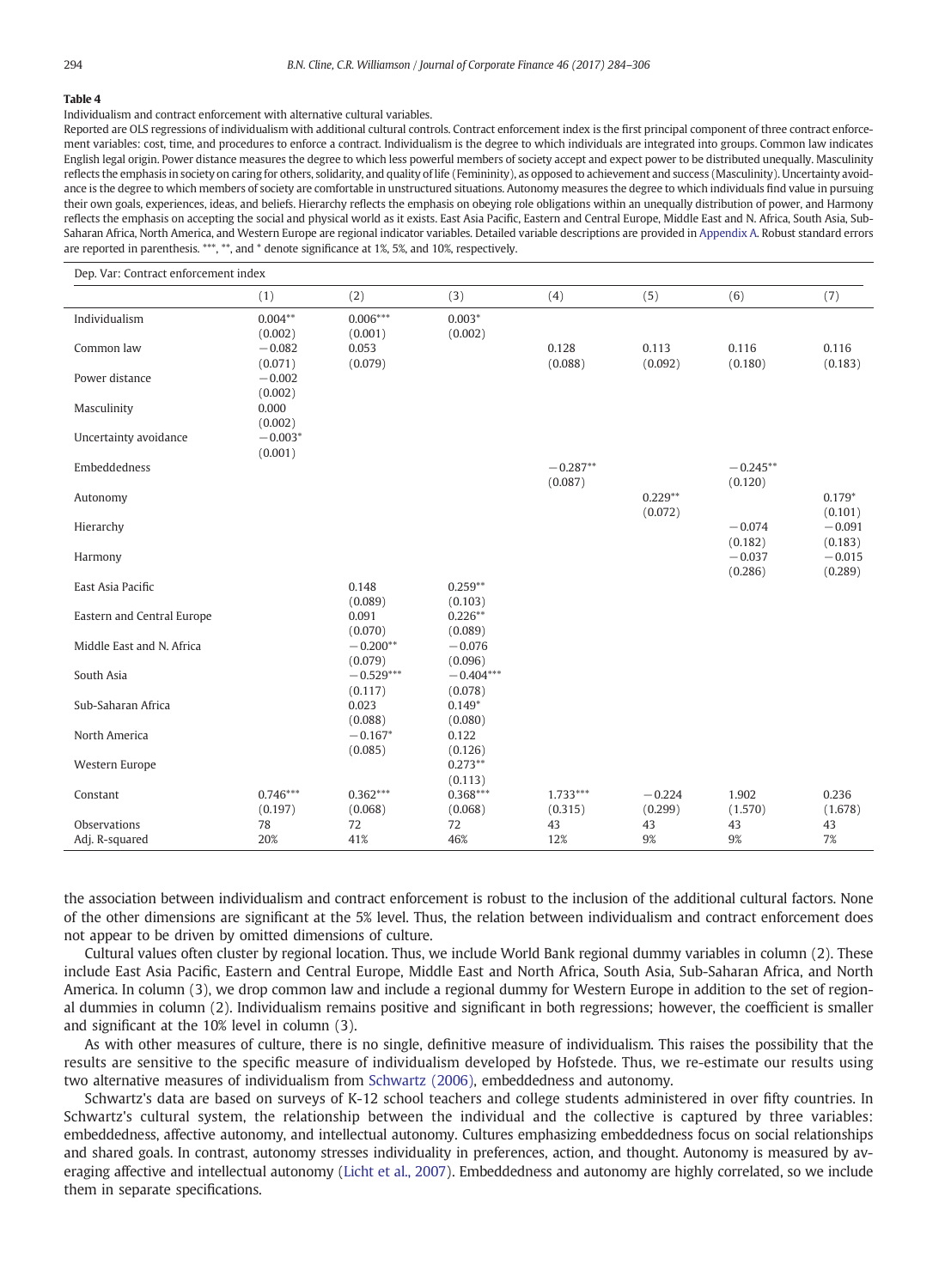<span id="page-11-0"></span>As shown in columns (4) and (5), the results for Schwartz's alternative measures of individualism largely confirm our earlier findings. Embeddedness is negative and significant, while autonomy is positive and significant. To reduce further concern about omitted cultural values, we follow [Licht et al.'s \(2007\)](#page-21-0) specification and include Schwartz's other cultural dimensions, hierarchy and harmony. Hierarchy captures obeying role obligations within an unequal distribution of power, and harmony refers to an emphasis on accepting the world as it is. As shown in columns (6) and (7), the results are robust to these inclusions.

The results using the Schwartz's data are theoretically and empirically consistent with Hofstede's individualism, but the number of observations and R-squareds are significantly reduced. Therefore, the remainder of the analysis is conducted using Hofstede's individualism.

Overall, the results presented in [Table 4](#page-10-0) suggest that the association between individualism and contract enforcement is robust to alternative measures of individualism, regional controls, and other dimensions of culture. We turn next to issues raised by the endogeneity of culture.

#### 4.2. IV estimation

As discussed in the hypotheses section, individualism is associated with economic development. However, it is also possible that economic development influences the level of individualism [\(Hofstede, 2001\)](#page-21-0). Another concern is that wealthier countries may enforce contracts more efficiently. To address these endogeneity concerns, we include log GDP per capita in IV estimations. An additional concern is reverse causality. When costs of enforcement are sufficiently high, individuals may avoid the court system and rely on informal means of contract enforcement, thus creating a greater dependence upon collectivist ties ([Djankov et al.,](#page-21-0) [2002](#page-21-0)). This further highlights the necessity of including IV analysis.

#### Table 5

Panel A: First stage

Individualism and contract enforcement with IV estimation.

In this table we instrument for individualism using Latitude and Pronoun drop. Panel A reports the first stage OLS regressions with Individualism as the dependent variable. Panel B presents the second stage results with the Contract enforcement index as the explanatory variable. Latitude is the absolute value of latitude of a country. Pronoun Drop indicates a country where grammatical rules allow pronoun drop. All variables are as described in [Table 1](#page-6-0) and [Appendix A.](#page-17-0) Robust standard errors are reported in parenthesis. \*\*\*, \*\*, and \* denote significance at 1%, 5%, and 10%, respectively. In Panel B, Hansen's J statistics are reported.

| Dep. Var: Individualism |             |             |             |             |  |  |  |  |  |
|-------------------------|-------------|-------------|-------------|-------------|--|--|--|--|--|
|                         | (1)         | (2)         | (3)         | (4)         |  |  |  |  |  |
| Latitude                | 76.741***   | 66.462***   | 65.769***   | 67.342***   |  |  |  |  |  |
|                         | (9.943)     | (14.690)    | (14.781)    | (11.952)    |  |  |  |  |  |
| Pronoun drop            | $-14.146**$ | $-7.898*$   | $-8.158*$   | $-13.206**$ |  |  |  |  |  |
|                         | (4.620)     | (4.378)     | (4.422)     | (4.407)     |  |  |  |  |  |
| Common law              | $7.021*$    | $7.047*$    | 7.494*      | $7.252*$    |  |  |  |  |  |
|                         | (3.893)     | (4.195)     | (4.252)     | (3.894)     |  |  |  |  |  |
| Landlocked              |             | 4.530       | 5.226       |             |  |  |  |  |  |
|                         |             | (7.688)     | (7.738)     |             |  |  |  |  |  |
| Rule of law             |             | 0.588       | 0.445       |             |  |  |  |  |  |
|                         |             | (0.894)     | (0.934)     |             |  |  |  |  |  |
| Ethnic frac             |             | $-27.236**$ | $-29.110**$ |             |  |  |  |  |  |
|                         |             | (13.027)    | (12.806)    |             |  |  |  |  |  |
| Linguistic frac         |             | 15.030      | 15,775      |             |  |  |  |  |  |
|                         |             | (10.292)    | (10.015)    |             |  |  |  |  |  |
| Religious frac          |             | 12.281      | 11.878      |             |  |  |  |  |  |
|                         |             | (9.894)     | (9.688)     |             |  |  |  |  |  |
| Native                  |             | $-7.572$    | $-7.896$    |             |  |  |  |  |  |
|                         |             | (6.718)     | (6.665)     |             |  |  |  |  |  |
| Communism               |             | $-9.288$    | $-10.741$   |             |  |  |  |  |  |
|                         |             | (11.472)    | (12.245)    |             |  |  |  |  |  |
| Natural resources       |             | $-0.163$    | $-0.186$    |             |  |  |  |  |  |
|                         |             | (0.214)     | (0.222)     |             |  |  |  |  |  |
| Unemployment            |             | 0.458       | 0.429       |             |  |  |  |  |  |
|                         |             | (0.349)     | (0.366)     |             |  |  |  |  |  |
| <b>FDI</b>              |             | $-0.488$    |             |             |  |  |  |  |  |
|                         |             | (0.590)     |             |             |  |  |  |  |  |
| Trade                   |             |             | $-0.044$    |             |  |  |  |  |  |
|                         |             |             | (0.030)     |             |  |  |  |  |  |
| Log GDP pc              |             |             |             | 3.458       |  |  |  |  |  |
|                         |             |             |             | (2.270)     |  |  |  |  |  |
| Constant                | 23.205***   | 22.000*     | 26.455**    | $-7.533$    |  |  |  |  |  |
|                         | (6.492)     | (11.176)    | (12.524)    | (20.646)    |  |  |  |  |  |
| Observations            | 73          | 64          | 64          | 72          |  |  |  |  |  |
| Adj. $R^2$              | 65%         | 70%         | 71%         | 66%         |  |  |  |  |  |
| F-stat                  | 54.80       | 19.98       | 21.50       | 42.25       |  |  |  |  |  |
| SW F-stat               | 82.15***    | $12.53***$  | $12.10***$  | 37.49***    |  |  |  |  |  |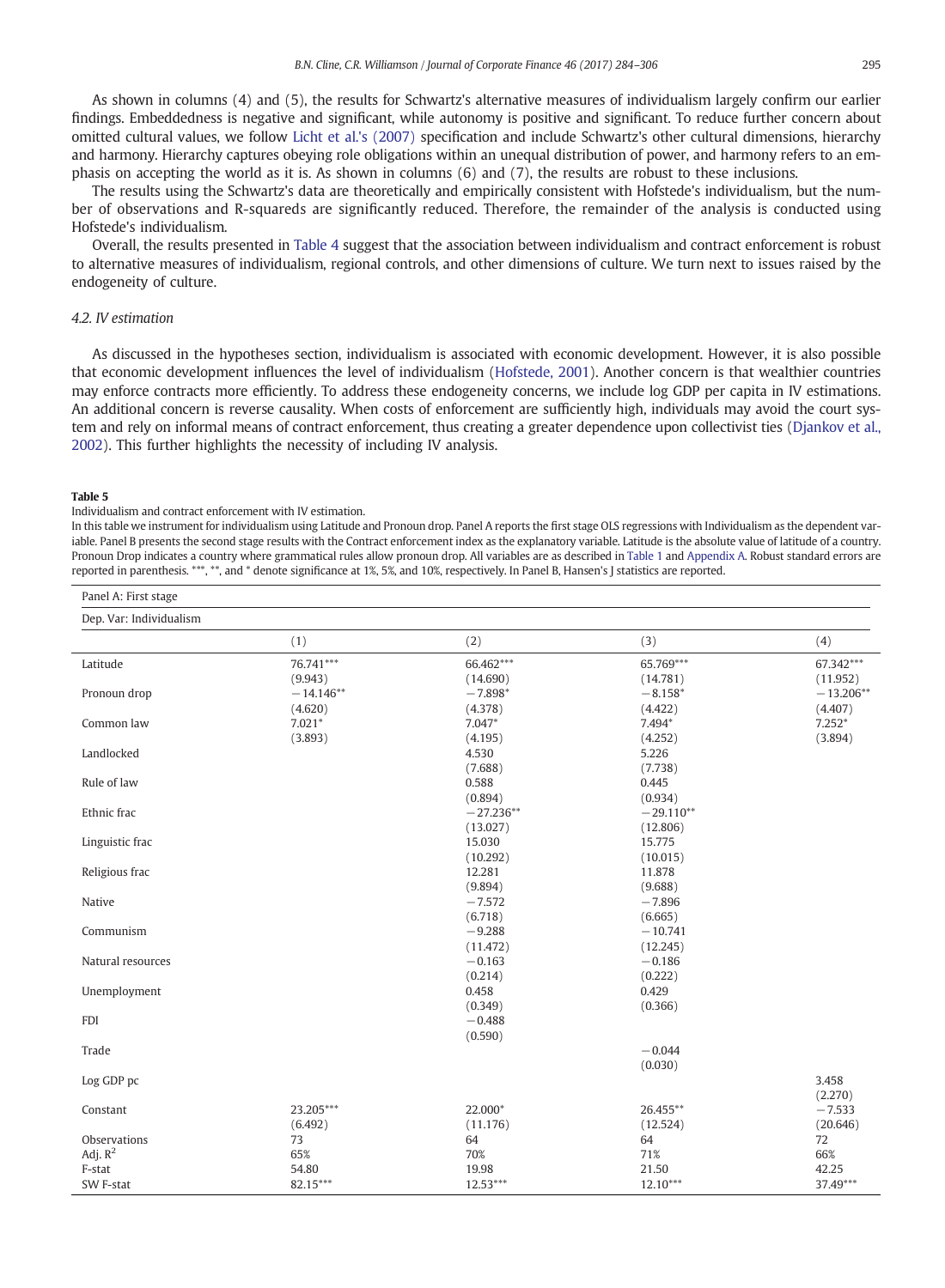Panel B: Second stage Table 5 (continued)

| Dep. Var: Contract enforcement index |            |           |            |           |
|--------------------------------------|------------|-----------|------------|-----------|
|                                      | (1)        | (2)       | (3)        | (4)       |
| Individualism                        | $0.008***$ | $0.007**$ | $0.007**$  | $0.006**$ |
|                                      | (0.001)    | (0.003)   | (0.003)    | (0.002)   |
| Common law                           | 0.013      | $-0.002$  | $-0.026$   | 0.028     |
|                                      | (0.070)    | (0.085)   | (0.085)    | (0.071)   |
| Landlocked                           |            | 0.070     | 0.041      |           |
|                                      |            | (0.077)   | (0.081)    |           |
| Rule of law                          |            | 0.001     | 0.007      |           |
|                                      |            | (0.013)   | (0.013)    |           |
| Ethnic frac                          |            | 0.181     | 0.266      |           |
|                                      |            | (0.227)   | (0.232)    |           |
| Linguistic frac                      |            | $-0.122$  | $-0.158$   |           |
|                                      |            | (0.182)   | (0.175)    |           |
| Religious frac                       |            | 0.033     | 0.044      |           |
|                                      |            | (0.156)   | (0.147)    |           |
| Native                               |            | 0.061     | 0.079      |           |
|                                      |            | (0.078)   | (0.082)    |           |
| Communism                            |            | 0.184     | $0.254*$   |           |
|                                      |            | (0.135)   | (0.138)    |           |
| Natural resources                    |            | $-0.000$  | 0.001      |           |
|                                      |            | (0.003)   | (0.003)    |           |
| Unemployment                         |            | $-0.013*$ | $-0.012*$  |           |
|                                      |            | (0.007)   | (0.007)    |           |
| <b>FDI</b>                           |            | $0.022**$ |            |           |
|                                      |            | (0.009)   |            |           |
| Trade                                |            |           | $0.002***$ |           |
|                                      |            |           | (0.000)    |           |
| Log GDP pc                           |            |           |            | 0.043     |
|                                      |            |           |            | (0.057)   |
| Constant                             | $0.260***$ | 0.229     | 0.045      | $-0.101$  |
|                                      | (0.069)    | (0.161)   | (0.173)    | (0.464)   |
| Observations                         | 73         | 64        | 64         | 72        |
| Adj. $R^2$                           | 12%        | 25%       | 32%        | 17%       |
| Hansen J-stat                        | 0.34       | 0.66      | 0.42       | 0.28      |
| p-Value                              | 0.56       | 0.42      | 0.52       | 0.60      |

As with any IV model, the major challenge is to find appropriate instruments. Fortunately, the literature provides several valid instruments for individualism. These include latitude (a geography variable) and pronoun drop (a language variable).

Some scholars empirically document that geography has a direct effect on economic development by influencing climate, the disease environment, and natural endowments [\(Diamond, 1997; Gallup et al., 1999; Sachs, 2001, 2003\)](#page-21-0). However, others present evidence that geography indirectly affects economic outcomes by influencing culture and institutions [\(Easterly and Levine, 2003;](#page-21-0) [Rodrik et al., 2004\)](#page-21-0). [Engerman and Sokoloff \(1997\)](#page-21-0) illustrate that historical differences in factor endowments impact current cultural and institutional development.

Latitude, measured as distance from the equator, is linked to culture through its effect on colonization and institutional transfer [\(Hall and Jones, 1999; Williamson and Kerekes, 2011\)](#page-21-0). [Sowell \(1998\)](#page-21-0) provides further support by illustrating that cultural values are determined by the ability to interact and learn from others. Geography influences culture by facilitating or impeding such interactions. Groups living in isolation due to geographic impediments do not culturally progress compared to societies in which the cost of interacting with others is lower. Geography thus determines cross-cultural exchange, which influences the values and beliefs held in societies.

As such, we argue that geography directly shapes culture, including individualism. Thus, we use latitude as an instrument for individualism. We recognize potential biases concerning excludability. One benefit of using latitude as an instrument is that it is exogenously determined. However, geography may influence contract enforcement costs via other channels besides culture. Our inclusion of income per capita helps to minimize this concern. In addition, the first stage results indicate that the exclusion restrictions are satisfied. We also drop latitude as an instrument and find similar results.<sup>10</sup>

The second individualism instrument is a language variable from [Licht et al. \(2007\).](#page-21-0) [Tang and Koveos \(2008\)](#page-22-0) show that language is an important determinant of cultural clusters, since language serves as a cultural transmission mechanism across generations. [Kashima and Kashima \(1998\)](#page-21-0) present evidence that pronoun usage in language represents psychological differences between the speaker and the social context. Specifically, the use of 'I' or 'you' signals that the individual is the center of the context. On the contrary, a grammatical rule licensing pronoun drop suggests a reduction between the individual and the group. Consequently, pronoun usage should be more prevalent in individualistic societies, and pronoun drop allowed in cultures where

<sup>&</sup>lt;sup>10</sup> These results are not tabulated to save space but are available upon request.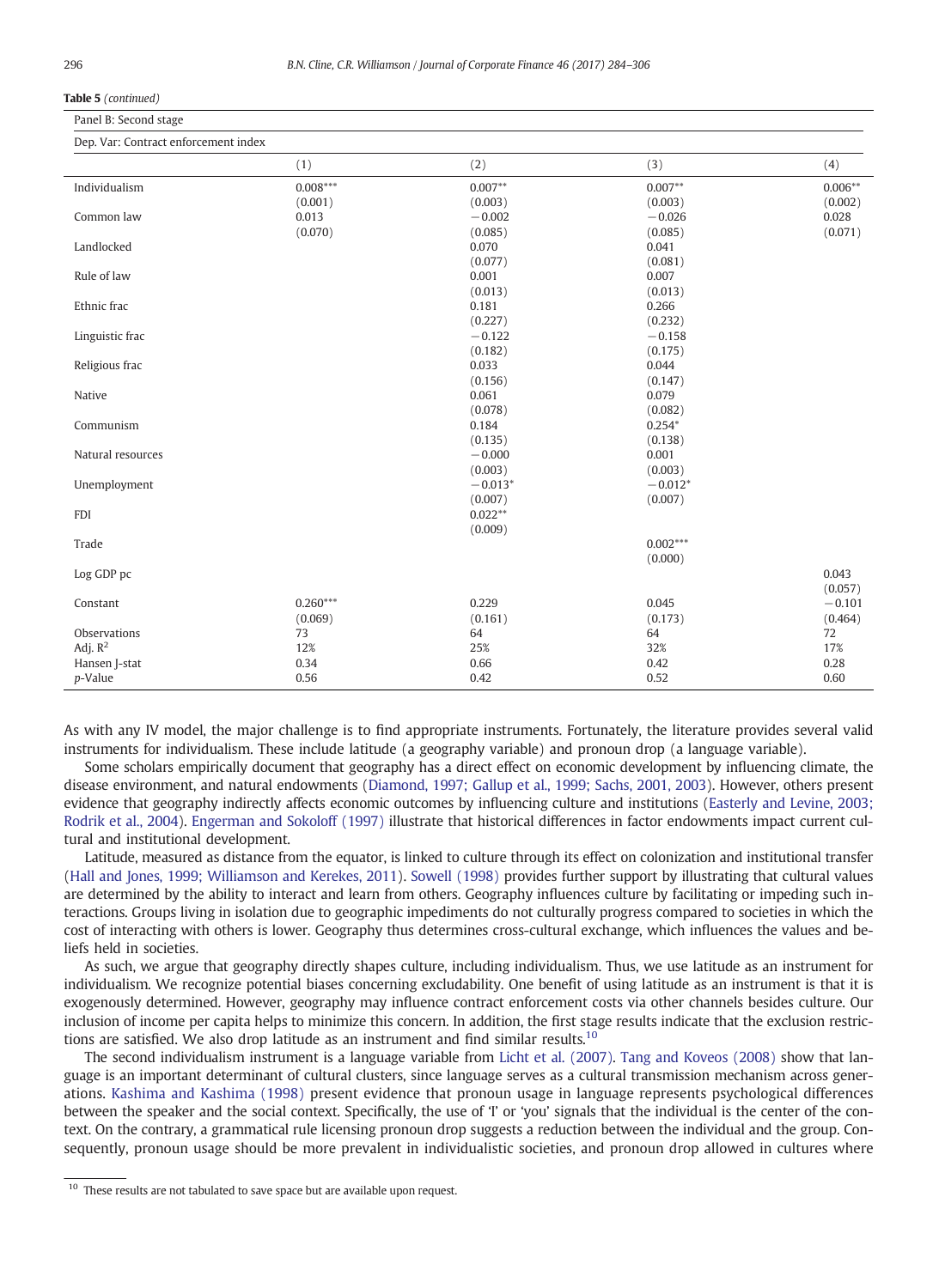<span id="page-13-0"></span>Individualism, democracy, and contract enforcement.

OLS regressions with contract enforcement index as the dependent and individualism and measures of democracy as the primary independent variables. Contract enforcement index is the first principal component of three contract enforcement variables: cost, time, and procedures to enforce a contract. Individualism is the degree to which individuals are integrated into groups, measured by the extent to which a society sees people primarily as individuals looking after themselves (high individualism) or as members of tightly knit communities (low individualism). Democracy-Polity2 captures democracy versus autocracy and ranges from −10 to 10, with 10 representing a strong democracy. Democracy-Voice proxies for the degree to which the citizens of a country are able to participate in selecting their government. Common law indicates English legal origin. Landlocked indicates a landlocked country. Rule of law measures access to an established and equitable legal system. Ethnic, Linguistic, and Religious frac measure the probability two randomly selected individuals from a country will belong to the same ethnic group, speak the same language, and belong to the same religious group, respectively. Native is the percent of a country's population with native ancestry in 1500, and Communism is the proportion of the period from 1915 to 2000 that a country had a communist government. Natural resources are the sum of rents from a country's natural resources, measured as a percentage of GDP. Unemployment is the share of the labor force without work but available and seeking employment. FDI represents foreign direct investment measured as net inflows, as a percentage of GDP. Trade is the sum of exports and imports measured as a percentage of GDP. Detailed variable descriptions are provided in [Appendix A](#page-17-0). Robust standard errors are reported in parenthesis. \*\*\*, \*\*, and \* denote significance at 1%, 5%, and 10%, respectively.

| Dep. Var: Contract enforcement index |            |           |            |            |           |            |
|--------------------------------------|------------|-----------|------------|------------|-----------|------------|
|                                      | (1)        | (2)       | (3)        | (4)        | (5)       | (6)        |
| Individualism                        | $0.005***$ | $0.004**$ | $0.005***$ | $0.003*$   | $0.004**$ | $0.005***$ |
|                                      | (0.001)    | (0.002)   | (0.002)    | (0.002)    | (0.002)   | (0.002)    |
| Democracy-Polity2                    | 0.007      | $-0.008$  | $-0.002$   |            |           |            |
|                                      | (0.006)    | (0.014)   | (0.012)    |            |           |            |
| Democracy-Voice                      |            |           |            | $0.095**$  | $-0.009$  | $-0.056$   |
|                                      |            |           |            | (0.038)    | (0.124)   | (0.123)    |
| Common law                           | $-0.026$   | $-0.021$  | $-0.035$   | 0.011      | $-0.022$  | $-0.038$   |
|                                      | (0.069)    | (0.097)   | (0.086)    | (0.069)    | (0.097)   | (0.089)    |
| Landlocked                           |            | 0.074     | 0.021      |            | 0.077     | 0.038      |
|                                      |            | (0.060)   | (0.068)    |            | (0.061)   | (0.067)    |
| Rule of law                          |            | 0.018     | 0.017      |            | 0.013     | 0.022      |
|                                      |            | (0.015)   | (0.014)    |            | (0.019)   | (0.020)    |
| Ethnic frac                          |            | 0.077     | 0.180      |            | 0.088     | 0.191      |
|                                      |            | (0.202)   | (0.189)    |            | (0.213)   | (0.192)    |
| Linguistic frac                      |            | $-0.071$  | $-0.121$   |            | $-0.058$  | $-0.121$   |
|                                      |            | (0.191)   | (0.177)    |            | (0.194)   | (0.176)    |
| Religious frac                       |            | 0.163     | 0.130      |            | 0.172     | 0.161      |
|                                      |            | (0.190)   | (0.161)    |            | (0.190)   | (0.160)    |
| Native                               |            | 0.026     | 0.074      |            | 0.032     | 0.058      |
|                                      |            | (0.095)   | (0.087)    |            | (0.097)   | (0.087)    |
| Communism                            |            | 0.145     | 0.228      |            | 0.209     | 0.202      |
|                                      |            | (0.217)   | (0.177)    |            | (0.200)   | (0.174)    |
| Natural resources                    |            | $-0.001$  | 0.001      |            | $-0.000$  | 0.000      |
|                                      |            | (0.005)   | (0.005)    |            | (0.005)   | (0.004)    |
| Unemployment                         |            | $-0.009$  | $-0.009$   |            | $-0.010$  | $-0.009$   |
|                                      |            | (0.007)   | (0.007)    |            | (0.007)   | (0.007)    |
| <b>FDI</b>                           |            | 0.006     |            |            | 0.006     |            |
|                                      |            | (0.004)   |            |            | (0.004)   |            |
| Trade                                |            |           | $0.002***$ |            |           | $0.002**$  |
|                                      |            |           | (0.000)    |            |           | (0.000)    |
| Constant                             | $0.327***$ | 0.265     | 0.048      | $0.417***$ | 0.236     | $-0.003$   |
|                                      | (0.061)    | (0.199)   | (0.180)    | (0.063)    | (0.215)   | (0.223)    |
| Observations                         | 76         | 67        | 67         | 78         | 68        | 68         |
| Adj. $R^2$                           | 22%        | 29%       | 38%        | 23%        | 27%       | 35%        |

collectivism is emphasized. Thus, the dummy for pronoun drop (one for a grammatical rule allowing pronoun drop, zero otherwise) is expected to have a negative association with individualism. To expand the number of observations, we utilize an updated version of the pronoun drop variable provided by [Davis and Abdurazokzoda \(2016\)](#page-21-0).

First stage results are provided in Panel A of [Table 5](#page-11-0). Both instruments are significantly correlated with individualism. This implies that greater distance from the equator increases individualism, and the use of pronoun drop is associated with lower levels of individualism. The first stage results, including the F-statistics, adjusted R-squareds, Sanderson-Windmeijer (SW) F-statistic of excluded instruments, and Hansen J-statistics (reported in Panel B), suggest that these instruments are indeed valid and appropriate to exclude.

Panel B of [Table 5](#page-11-0) presents the second stage IV results. In column (1), we report the specification controlling only for common law. Individualism is positive and significant at the 1% level. Marginal effects suggest that a one standard deviation increase in individualism increases the contract enforcement index by about 0.18, or a 0.67 standard deviation increase. The next two specifications include our full vector of controls with either FDI or trade. Consistent with the OLS results, individualism remains significant at the 5% level. FDI and trade are also positive and significant at the 5% level.

As discussed above, individualism is linked to income per capita, so its inclusion in the OLS specification is subject to endogeneity. We now include log GDP per capita in the IV model reported in column (4). Individualism is positive and significant at the 5% level. GDP per capita is positive but insignificant.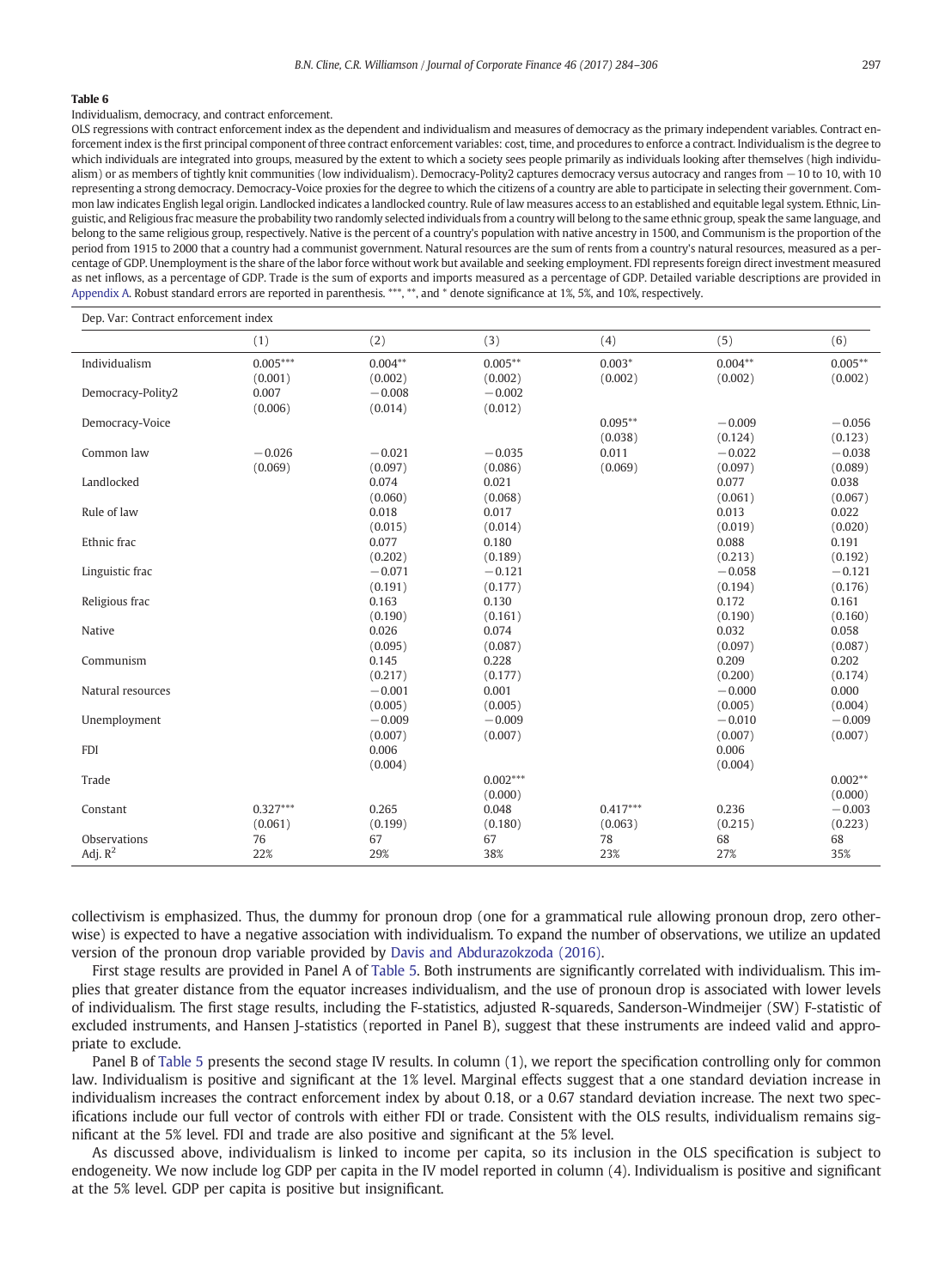<span id="page-14-0"></span>Based on these specifications, we are explaining between 12% and 32% of the variation in the contract enforcement index. These results suggest that the exogenous component of individualism has a strong positive effect on the efficiency of contract enforcement. After controlling for endogeneity and reverse causality, the results of our IV estimation support our earlier findings regarding the significance of individualism for efficient contract enforcement. Next, we ask how individualism shapes contract enforcement.

#### 4.3. Institutional layers hypothesis

In this section we consider the *Institutional Layers Hypothesis*, which argues that individualism may indirectly influence contract enforcement through its impact on democratic institutions. If individualism only affects contract enforcement indirectly, we expect the coefficient on individualism to be insignificant once we include democracy.

Columns (1)–(3) of [Table 6](#page-13-0) report the findings using polity2. In all three specifications individualism is positive and significant at the 5% level or better. Polity2 is insignificant in all three regressions. Columns (4)–(6) control for democracy using voice. Individualism remains significant in all three models. Voice is significant only in the first regression. Both sets of regressions

#### Table 7

Panel A: First stage

Individualism, democracy, and contract enforcement with iv estimation.

In this table we instrument for individualism using Latitude and Pronoun drop. Panel A reports the first stage OLS regressions with Individualism as the dependent variable. Panel B presents the second stage results with the Contract enforcement index as the explanatory variable. Latitude is the absolute value of latitude of a country. Pronoun Drop indicates a country where grammatical rules allow pronoun drop. Individualism is the degree to which individuals are integrated into groups, measured by the extent to which a society sees people primarily as individuals looking after themselves (high individualism) or as members of tightly knit communities (low individualism). Democracy-Polity2 captures democracy versus autocracy and ranges from −10 to 10, with 10 representing a strong democracy. Democracy-Voice proxies for the degree to which the citizens of a country are able to participate in selecting their government. All variables are as described in [Table 1](#page-6-0) and [Appendix A.](#page-17-0) Robust standard errors are reported in parenthesis. \*\*\*, \*\*, and \* denote significance at 1%, 5%, and 10%, respectively. In Panel B, Hansen's J statistics are reported.

| Dep. Var: Individualism                                      |                                |                                |                                |                                |                                  |                                |                                  |                                  |
|--------------------------------------------------------------|--------------------------------|--------------------------------|--------------------------------|--------------------------------|----------------------------------|--------------------------------|----------------------------------|----------------------------------|
|                                                              | (1)                            | (2)                            | (3)                            | (4)                            | (5)                              | (6)                            | (7)                              | (8)                              |
| Latitude                                                     | 75.159***<br>(10.160)          | 65.623***<br>(14.312)          | 64.570***<br>(14.382)          | 65.736***<br>(12.275)          | 65.776***<br>(10.872)            | 66.294***<br>(14.658)          | 65.522***<br>(14.729)            | 61.620***<br>(11.936)            |
| Pronoun drop                                                 | $-12.774**$<br>(4.902)         | $-8.806*$<br>(4.420)           | $-9.285**$<br>(4.468)          | $-11.748**$<br>(4.702)         | $-10.084**$<br>(4.796)           | $-6.751$<br>(5.103)            | $-6.810$<br>(5.076)              | $-10.139**$<br>(4.802)           |
| Common law                                                   | 7.776*<br>(4.073)              | 6.516<br>(4.003)               | $7.035*$<br>(4.038)            | 8.293**<br>(4.046)             | $7.293*$<br>(3.664)              | $7.282*$<br>(4.264)            | 7.804*<br>(4.300)                | $7.424**$<br>(3.698)             |
| Landlocked                                                   |                                | 5.234<br>(8.112)               | 6.283<br>(8.252)               |                                |                                  | 4.281<br>(7.368)               | 4.977<br>(7.372)                 |                                  |
| Rule of law                                                  |                                | 1.125<br>(0.939)               | 1.011<br>(0.956)               |                                |                                  | 0.069<br>(1.339)               | $-0.183$<br>(1.357)              |                                  |
| Ethnic frac                                                  |                                | $-25.501*$<br>(13.474)         | $-27.805**$<br>(12.991)        |                                |                                  | $-26.318**$<br>(13.057)        | $-28.145**$<br>(12.814)          |                                  |
| Linguistic frac                                              |                                | 12.580<br>(10.428)             | 13.286<br>(10.030)             |                                |                                  | 15.277<br>(10.294)             | 16.122<br>(9.957)                |                                  |
| Religious frac                                               |                                | 12.977<br>(9.362)              | 12.573<br>(9.066)              |                                |                                  | 12.073<br>(10.007)             | 11.605<br>(9.753)                |                                  |
| Native                                                       |                                | $-8.917$<br>(7.024)            | $-9.571$<br>(6.928)            |                                |                                  | $-6.935$<br>(6.870)            | $-7.160$<br>(6.742)              |                                  |
| Communism                                                    |                                | $-17.291$<br>(10.992)          | $-20.246*$<br>(11.495)         |                                |                                  | $-6.437$<br>(12.756)           | $-7.443$<br>(13.449)             |                                  |
| Natural resources                                            |                                | $-0.291$<br>(0.192)            | $-0.338*$<br>(0.191)           |                                |                                  | $-0.120$<br>(0.237)            | $-0.136$<br>(0.247)              |                                  |
| Unemployment                                                 |                                | 0.522<br>(0.327)               | 0.490<br>(0.345)               |                                |                                  | 0.433<br>(0.344)               | 0.398<br>(0.361)                 |                                  |
| <b>FDI</b>                                                   |                                | $-0.603$<br>(0.660)            |                                |                                |                                  | $-0.515$<br>(0.580)            |                                  |                                  |
| Trade                                                        |                                |                                | $-0.058*$<br>(0.033)           |                                |                                  |                                | $-0.047$<br>(0.029)              |                                  |
| Log GDP pc                                                   |                                |                                |                                | 3.813*<br>(2.268)              |                                  |                                |                                  | 2.050<br>(2.058)                 |
| Democracy-Polity2                                            | 0.288<br>(0.290)               | $-0.945**$<br>(0.465)          | $-1.074**$<br>(0.423)          | 0.199<br>(0.268)               |                                  |                                |                                  |                                  |
| Democracy-Voice                                              |                                |                                |                                |                                | 5.508**<br>(2.614)               | 3.650<br>(7.286)               | 4.348<br>(7.196)                 | $4.761*$<br>(2.483)              |
| Constant                                                     | 21.099**<br>(6.917)            | 25.426**<br>(10.757)           | 31.939**<br>(11.323)           | $-12.591$<br>(21.167)          | 22.392***<br>(6.174)             | 24.089**<br>(11.899)           | 29.251**<br>(13.295)             | 4.295<br>(18.829)                |
| Observations<br>Adj. $R^2$<br>F-stat<br>SW F-stat excludable | 72<br>65%<br>44.51<br>58.35*** | 64<br>71%<br>19.00<br>14.96*** | 64<br>72%<br>20.58<br>14.58*** | 71<br>66%<br>35.11<br>26.56*** | 73<br>67%<br>56.60<br>$26.41***$ | 64<br>70%<br>18.09<br>10.94*** | 64<br>70%<br>19.41<br>$10.51***$ | 72<br>67%<br>44.76<br>$19.94***$ |
|                                                              |                                |                                |                                |                                |                                  |                                |                                  |                                  |

(continued on next page)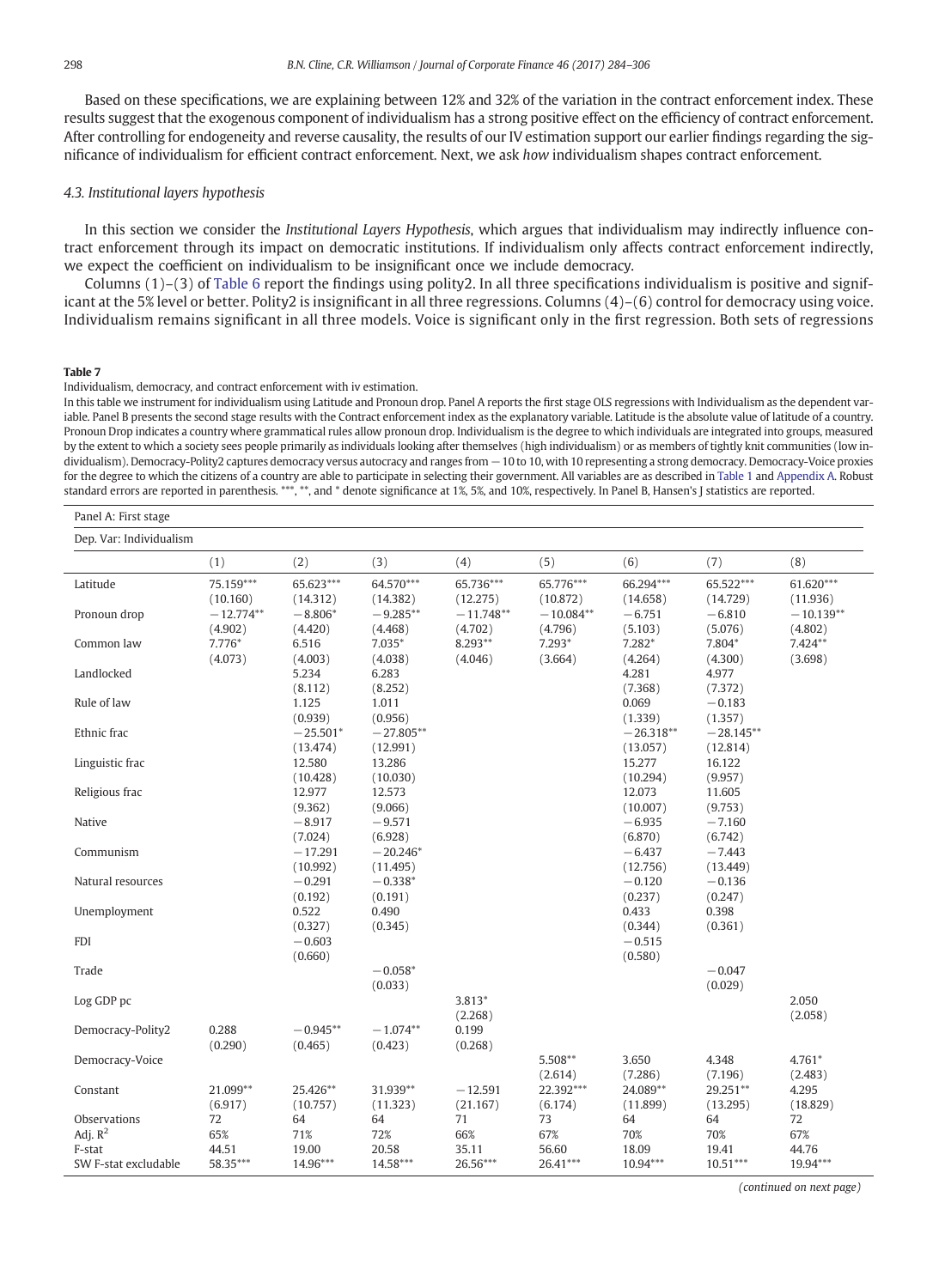Table 7 (continued)

Panel B: Second stage

| Dep. Var: Contract enforcement index                   |                                      |                                      |                                      |                                      |                                      |                                      |                                      |                                      |
|--------------------------------------------------------|--------------------------------------|--------------------------------------|--------------------------------------|--------------------------------------|--------------------------------------|--------------------------------------|--------------------------------------|--------------------------------------|
|                                                        | (1)                                  | (2)                                  | (3)                                  | (4)                                  | (5)                                  | (6)                                  | (7)                                  | (8)                                  |
| Individualism                                          | $0.008***$<br>(0.002)                | $0.007**$<br>(0.003)                 | $0.007**$<br>(0.003)                 | $0.007**$<br>(0.003)                 | $0.007**$<br>(0.003)                 | $0.008**$<br>(0.003)                 | $0.008**$<br>(0.003)                 | $0.006*$<br>(0.003)                  |
| Democracy-Polity2                                      | 0.002<br>(0.007)                     | $-0.003$<br>(0.012)                  | 0.001<br>(0.011)                     | 0.002<br>(0.007)                     |                                      |                                      |                                      |                                      |
| Democracy-Voice                                        |                                      |                                      |                                      |                                      | 0.029<br>(0.055)                     | $-0.107$<br>(0.118)                  | $-0.144$<br>(0.113)                  | 0.022<br>(0.055)                     |
| Common law                                             | $-0.008$<br>(0.070)                  | $-0.004$<br>(0.087)                  | $-0.026$<br>(0.086)                  | 0.001<br>(0.075)                     | 0.017<br>(0.070)                     | $-0.007$<br>(0.088)                  | $-0.035$<br>(0.090)                  | 0.029<br>(0.072)                     |
| Landlocked                                             |                                      | 0.071<br>(0.078)                     | 0.040<br>(0.082)                     |                                      |                                      | 0.068<br>(0.078)                     | 0.036<br>(0.081)                     |                                      |
| Rule of law                                            |                                      | 0.002<br>(0.015)                     | 0.006<br>(0.015)                     |                                      |                                      | 0.016<br>(0.017)                     | 0.028<br>(0.018)                     |                                      |
| Ethnic frac                                            |                                      | 0.192<br>(0.224)                     | 0.267<br>(0.232)                     |                                      |                                      | 0.179<br>(0.224)                     | 0.272<br>(0.229)                     |                                      |
| Linguistic frac                                        |                                      | $-0.131$<br>(0.185)                  | $-0.157$<br>(0.176)                  |                                      |                                      | $-0.138$<br>(0.185)                  | $-0.183$<br>(0.175)                  |                                      |
| Religious frac                                         |                                      | 0.035<br>(0.160)                     | 0.043<br>(0.150)                     |                                      |                                      | 0.042<br>(0.158)                     | 0.057<br>(0.149)                     |                                      |
| Native                                                 |                                      | 0.055<br>(0.078)                     | 0.080<br>(0.081)                     |                                      |                                      | 0.043<br>(0.077)                     | 0.056<br>(0.079)                     |                                      |
| Communism                                              |                                      | 0.157                                | 0.261<br>(0.170)                     |                                      |                                      | 0.103<br>(0.183)                     | 0.150<br>(0.177)                     |                                      |
| Natural resources                                      |                                      | (0.181)<br>$-0.001$                  | 0.001                                |                                      |                                      | $-0.002$                             | $-0.001$                             |                                      |
| Unemployment                                           |                                      | (0.004)<br>$-0.013*$                 | (0.004)<br>$-0.012*$                 |                                      |                                      | (0.004)<br>$-0.013*$                 | (0.004)<br>$-0.012$                  |                                      |
| <b>FDI</b>                                             |                                      | (0.007)<br>$0.022**$                 | (0.007)                              |                                      |                                      | (0.007)<br>$0.023**$                 | (0.007)                              |                                      |
| Trade                                                  |                                      | (0.009)                              | $0.002***$                           |                                      |                                      | (0.009)                              | $0.002***$                           |                                      |
| Log GDP pc                                             |                                      |                                      | (0.000)                              | 0.022                                |                                      |                                      | (0.000)                              | 0.038                                |
| Constant                                               | $0.252***$                           | 0.235                                | 0.041                                | (0.062)<br>0.065                     | $0.287**$                            | 0.112                                | $-0.129$                             | (0.056)<br>$-0.035$                  |
| Observations<br>Adj. $R^2$<br>Hansen J-stat<br>p-Value | (0.070)<br>72<br>14%<br>0.16<br>0.69 | (0.164)<br>64<br>24%<br>0.72<br>0.39 | (0.176)<br>64<br>30%<br>0.40<br>0.53 | (0.494)<br>71<br>15%<br>0.14<br>0.71 | (0.097)<br>73<br>14%<br>0.46<br>0.50 | (0.198)<br>64<br>23%<br>1.39<br>0.24 | (0.224)<br>64<br>30%<br>1.42<br>0.23 | (0.463)<br>72<br>17%<br>0.37<br>0.54 |

support the argument that individualism has a direct influence on contract enforcement more so than an indirect impact through democracy.<sup>11</sup>

The differences between the findings using polity2 and voice stem largely from the differences in the correlations between individualism and polity2 (0.40) and voice (0.65). Given this additional source of endogeneity, we replicate these tests with IV estimations. In [Table 7,](#page-14-0) Panel A, we present the first stage results. Consistent with the results in [Table 5](#page-11-0), latitude and pronoun drop strongly predict individualism.

In Panel B, we replicate the specifications from [Table 5](#page-11-0) using both polity2 and voice as measures of democracy. In all specifications, individualism is positive and significant and democracy is insignificant. This indicates that individualism is not impacting contract enforcement indirectly via democracy. According to regression (8), the model with the weakest coefficient, a one standard deviation increase in individualism increases the contract enforcement index by almost 0.50 of a standard deviation. The adjusted R-squareds range from  $14\%$  to  $30\%$ <sup>12</sup>

Overall, the results in [Tables 6 and 7](#page-13-0) do not support the Institutions Layers Hypothesis. Once we control for democracy, individualism appears to directly influence contract enforcement costs. Perhaps individualism's impact depends on a country's level of democracy, as suggested by the Interactive Hypothesis. We turn now to investigate this question.

#### 4.4. Interactive hypothesis

If democracy provides a mechanism through which individuals can express their cultural preferences, it is plausible that democracy magnifies individualism's impact on contract enforcement. Under this scenario, interactions between democracy and individualism

<sup>&</sup>lt;sup>11</sup> When additional controls are included in the specifications, standard errors for the democracy variables increase, possibly indicating multicollinearity. However, our

VIF scores minimize this concern, ranging from 1.13 to 3.88.

 $12$  VIF scores range from 1.22 to 4.26, minimizing multicollinearity concerns.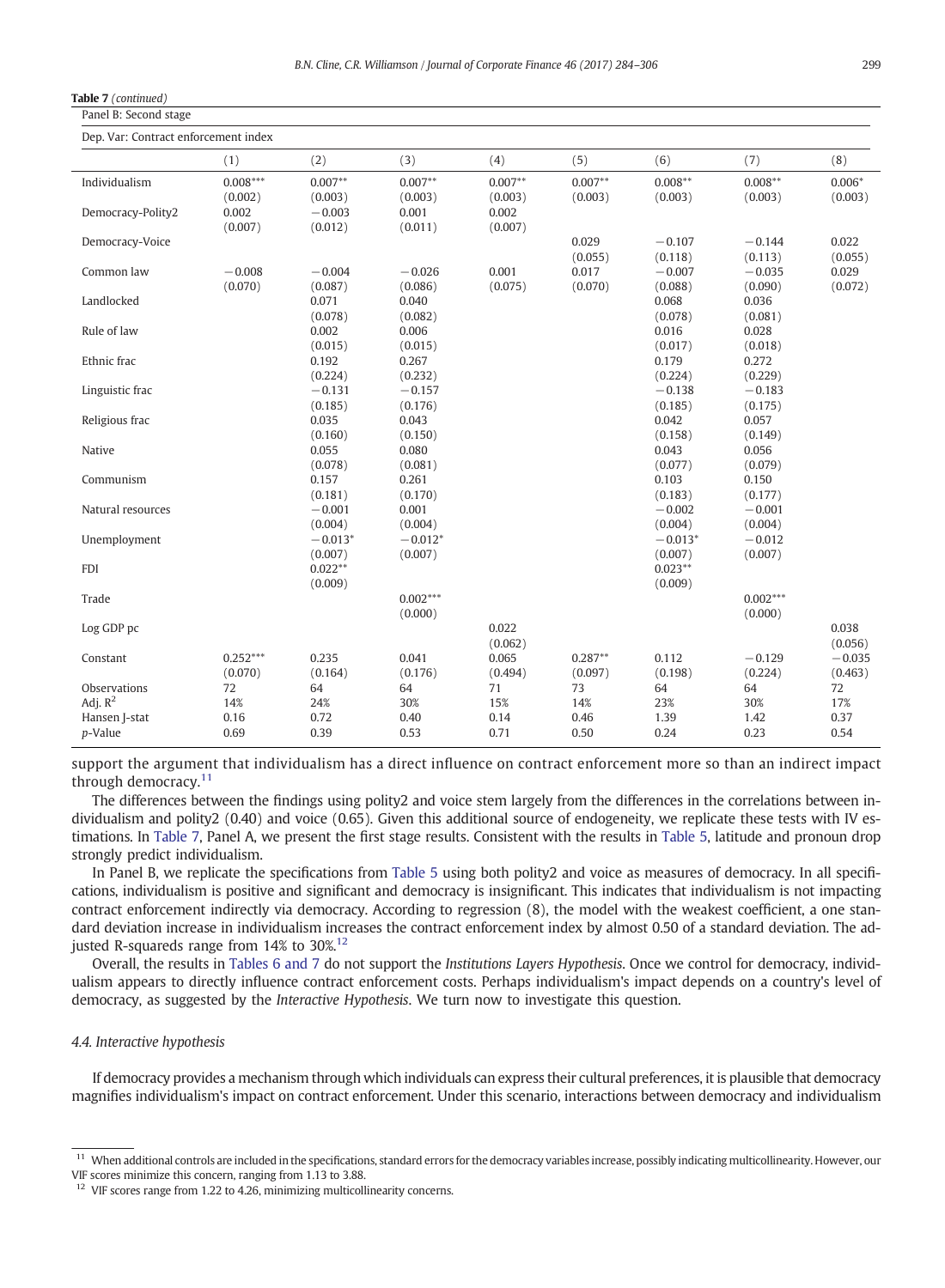Individualism interactions and contract enforcement.

OLS regressions of individualism interactions on the contract enforcement index. Contract enforcement index is the first principal component of three contract enforcement variables: cost, time, and procedures to enforce a contract. Individualism is the degree to which individuals are integrated into groups, measured by the extent to which a society sees people primarily as individuals looking after themselves (high individualism) or as members of tightly knit communities (low individualism). All variables are as described in [Table 1](#page-6-0) and [Appendix A](#page-17-0). Robust standard errors are reported in parenthesis. \*\*\*, \*\*, and \* denote significance at 1%, 5%, and 10%, respectively. In Panel B, marginal effects are reported using maximum democracy scores.

| Panel A: Interaction results                           |            |                      |            |            |            |                      |            |           |
|--------------------------------------------------------|------------|----------------------|------------|------------|------------|----------------------|------------|-----------|
| Dep. Var: Contract enforcement index                   |            |                      |            |            |            |                      |            |           |
|                                                        | (1)        | (2)                  | (3)        | (4)        | (5)        | (6)                  | (7)        | (8)       |
| Indiv. * Democracy-Polity2                             | $0.001**$  | $0.001**$            | $0.001**$  | $0.001**$  |            |                      |            |           |
|                                                        | (0.000)    | (0.000)              | (0.000)    | (0.001)    |            |                      |            |           |
| Indiv. * Democracy-Voice                               |            |                      |            |            | $0.004*$   | 0.003                | $0.004**$  | $0.004*$  |
|                                                        |            |                      |            |            | (0.002)    | (0.002)              | (0.002)    | (0.002)   |
| Individualism                                          | $-0.006$   | $-0.005$             | $-0.004$   | $0.010*$   | $-0.000$   | 0.000                | 0.000      | $-0.002$  |
|                                                        | (0.004)    | (0.004)              | (0.004)    | (0.005)    | (0.003)    | (0.003)              | (0.002)    | (0.003)   |
| Democracy-Polity2                                      | $-0.038**$ | $-0.034**$           | $-0.030*$  | $-0.047**$ |            |                      |            |           |
|                                                        | (0.017)    | (0.016)              | (0.016)    | (0.017)    |            |                      |            |           |
| Democracy-Voice                                        |            |                      |            |            | $-0.051$   | $-0.051$             | $-0.091$   | $-0.102$  |
|                                                        |            |                      |            |            | (0.097)    | (0.094)              | (0.090)    | (0.099)   |
| Common law                                             | $-0.072$   | $-0.062$             | $-0.075$   | $-0.033$   | $-0.014$   | $-0.017$             | $-0.047$   | 0.013     |
| <b>FDI</b>                                             | (0.066)    | (0.066)<br>$0.008**$ | (0.061)    | (0.065)    | (0.070)    | (0.065)<br>$0.009**$ | (0.059)    | (0.068)   |
|                                                        |            | (0.004)              |            |            |            | (0.004)              |            |           |
| Trade                                                  |            |                      | $0.002***$ |            |            |                      | $0.002***$ |           |
|                                                        |            |                      | (0.000)    |            |            |                      | (0.000)    |           |
| Log GDP pc                                             |            |                      |            | $0.100**$  |            |                      |            | $0.092*$  |
|                                                        |            |                      |            | (0.043)    |            |                      |            | (0.047)   |
| Constant                                               | $0.685***$ | $0.626***$           | $0.491***$ | $-0.121$   | $0.502***$ | $0.457***$           | $0.358***$ | $-0.296$  |
|                                                        | (0.143)    | (0.136)              | (0.141)    | (0.365)    | (0.086)    | (0.087)              | (0.089)    | (0.415)   |
| Observations                                           | 76         | 75                   | 75         | 74         | 78         | 77                   | 77         | 76        |
| Adj. $R^2$                                             | 28%        | 31%                  | 38%        | 33%        | 25%        | 30%                  | 37%        | 30%       |
|                                                        |            |                      |            |            |            |                      |            |           |
| Panel B: Marginal effects, highly democratic countries |            |                      |            |            |            |                      |            |           |
| (1)                                                    | (2)        | (3)                  | (4)        | (5)        | (6)        |                      | (7)        | (8)       |
| $0.007***$                                             | $0.007***$ | $0.007***$           | $0.005***$ | $0.006***$ |            | $0.006***$           | $0.007***$ | $0.005**$ |
| (0.002)                                                | (0.002)    | (0.002)              | (0.002)    | (0.002)    |            | (0.002)              | (0.002)    | (0.002)   |
|                                                        |            |                      |            |            |            |                      |            |           |

will be positive and significant.<sup>13</sup> Alternatively, democracies may select policies inconsistent with cultural preferences, and instead, choose policies in line with political self-interest. If so, the interaction terms will be insignificant and individualism in isolation should remain significant. To test these claims, we create two interaction terms with individualism and each measure of democracy.

Table 8, Panel A presents the results introducing both individualism/democracy interaction terms. Columns (1)–(4) use polity2 as the democracy measure and columns (5)–(8) use voice. As shown, seven of the eight specifications report positive and significant coefficients on the individualism/democracy interaction terms. This is robust to the inclusion of the previously significant control variables: FDI, trade, and log GDP per capita.

The estimates imply that individualism's impact is magnified in democracies; however, the marginal effects are only significant in highly democratic countries. We report the marginal effects in Panel B using values for the maximum level of democracy. A one standard deviation increase in individualism in a highly democratic country, such as Portugal, increases the contract enforcement index between 0.41 and 0.55 standard deviations, depending on the specification. This suggests that democracies channel cultural preferences into regulation outcomes, thus amplifying individualism's influence on contract enforcement costs. However, even in highly democratic regimes the size of this amplification is less than individualism's direct effect.

### 5. Conclusion

In this study we investigate whether culture influences the efficiency of contract enforcement, and, if so, the mechanism through which culture impacts the costs of enforcement. Specifically, we examine the role of individualism in determining the variation in the costs of commercial contract enforcement. Our results suggest that individualism significantly decreases enforcement costs. We interpret these results to support the hypothesis that individualism is significantly associated with efficient contract enforcement.

<sup>&</sup>lt;sup>13</sup> [Alesina and Giuliano \(2015\)](#page-21-0) believe that exploring interactions between culture and institutions is a promising avenue for research since it stresses a two way effect and does not rely on identifying causality.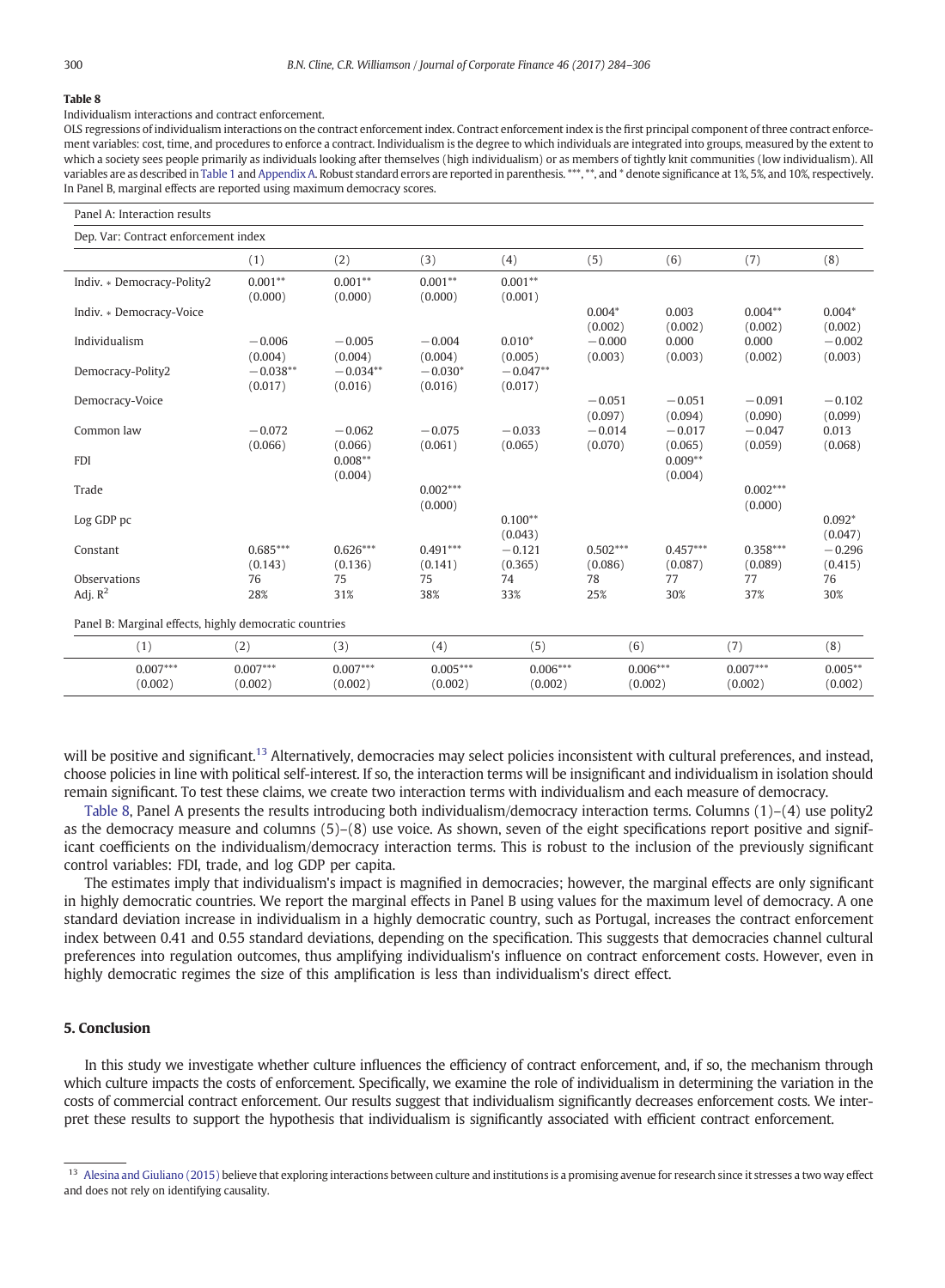<span id="page-17-0"></span>We further examine how individualism relates to contract enforcement by hypothesizing that individualism can indirectly influence the cost of enforcement through its impact on democracy. Controlling for democracy, we find that individualism's effect on contract enforcement is independent of democracy, suggesting a direct association between individualism and contract enforcement. However, an examination of the interaction effects indicates that democracy magnifies individualism's impact on the efficiency of contract enforcement. Collectively, these results suggest that while democracy is not necessary for individualism to influence contract enforcement costs, its influence is enhanced in highly democratic countries.

Overall, our research illuminates how culture alters choices, expectations, and preferences, leading to vastly different economic and financial outcomes across countries. We provide a link between culture and financial development by illustrating that individualism directly affects contract enforcement costs and political institutions magnify this effect.

Identifying the influence of culture on economic outcomes should be seen as a means to better understand the world and ways in which we may be limited in changing it. Like other works on the economics of culture, pinpointing specific policy implications are difficult. This work shows that culture can constrain policymakers. Specifically, policymakers may be limited in their ability to find solutions to macroeconomic concerns, as culture is slow-moving and difficult to change.

In addition, our results suggest that when formal rules are introduced or changed to facilitate financial development, the effect will depend on the cultural values in that country. The search for optimal financial policy may be a misguided exercise, since what constitutes best practice for a given society will depend on its culture. Thus, policymakers should proceed with caution when designing or encouraging formal institutional transfer, as policies and formal rules may function very differently in diverse cultural environments. As a result, changes to top-down formal rules may be met with limited success if local norms are not taken into consideration.

Broadly speaking, the findings may have implications for development projects and U.S. foreign policy. Providing individuals with democratic rights may counter the cultural values in regions emphasizing collectivism, such as many Asian and African countries. This suggests that development projects championing democracy may not produce the desired outcome.

#### Appendix A. Data description

| Variable                      | Description                                                                                                                                                                                                                                                                                                                                                                                                                                                                                                     | Source                                |
|-------------------------------|-----------------------------------------------------------------------------------------------------------------------------------------------------------------------------------------------------------------------------------------------------------------------------------------------------------------------------------------------------------------------------------------------------------------------------------------------------------------------------------------------------------------|---------------------------------------|
| <b>Primary variables</b>      |                                                                                                                                                                                                                                                                                                                                                                                                                                                                                                                 |                                       |
| Contract enforcement index    | First principal component of three contract enforcement variables: a measure of the number of<br>procedures, number of days, and the cost to enforce a contract. Scaled between 0 and 1, with 1<br>being most efficient.                                                                                                                                                                                                                                                                                        | Doing Business<br>(World Bank, 2015b) |
| Cost to enforce               | Cost recorded as a percentage of the claim, assumed to be equivalent to 200% of income per<br>capita or \$5000, whichever is greater. Three types of costs are recorded: court costs,<br>enforcement costs, and average attorney fees. No bribes are recorded. Averaged 2004-2014.                                                                                                                                                                                                                              | Doing Business<br>(World Bank, 2015b) |
| Time to enforce               | Calendar days, counted from the moment the plaintiff decides to file the lawsuit in court until<br>payment. This includes both the days when actions take place and the waiting periods between.<br>Three different stages are recorded; time to file and serve, time for trial and judgment, time to<br>enforce. Averaged 2004-2014.                                                                                                                                                                           | Doing Business<br>(World Bank, 2015b) |
| Procedures to enforce         | Number of procedural steps to enforce a commercial contract through the relevant court. A<br>procedure is defined as any interaction, required by law or commonly used in practice, between<br>the parties or between the parties and the judge or court officer. Other procedural steps, internal<br>to the court or between the parties and their counsel, may be counted as well. Procedural steps<br>include the steps to file and serve the case, steps to assign the case to a judge, steps for trial and | Doing Business<br>(World Bank, 2015b) |
| Individualism                 | judgment, and steps necessary to enforce the judgment. Averaged from 2004 to 2014.<br>The degree to which individuals are integrated into groups; assumes weak ties among group<br>members. Denotes the extent to which society sees people primarily as individuals looking after<br>themselves (high individualism) or primarily as members of tightly knit communities (low<br>individualism).                                                                                                               | Hofstede, 2001                        |
| <b>Other culture measures</b> |                                                                                                                                                                                                                                                                                                                                                                                                                                                                                                                 |                                       |
| Power distance                | Measures the degree to which less powerful members of society accept and expect power to be<br>distributed unequally, capturing how society handles inequalities among people. In low power<br>distance cultures, people strive to equalize the distribution of power and demand justification<br>for inequalities of power.                                                                                                                                                                                    | Hofstede, 2001                        |
| Masculinity                   | Reflects the emphasis in society on caring for others, solidarity, and quality of life (Femininity),<br>as opposed to achievement and success (Masculinity).                                                                                                                                                                                                                                                                                                                                                    | Hofstede, 2001                        |
| Uncertainty avoidance         | The degree to which members of society are comfortable in unstructured situations. Highly<br>uncertainty avoidant cultures are characterized by a strong need for predictability and control<br>over the environment.                                                                                                                                                                                                                                                                                           | Hofstede, 2001                        |
| Embeddedness                  | Embeddedness captures the emphasis on the individual as part of a group and commitment to<br>maintaining group solidarity and traditional order. Higher score implies greater collectivism.                                                                                                                                                                                                                                                                                                                     | Schwartz, 2006                        |
| Autonomy                      | Average score of affective autonomy and intellectual autonomy of a country. Autonomy<br>measures the degree to which individuals find value in pursuing their own goals, experiences,                                                                                                                                                                                                                                                                                                                           | Schwartz, 2006                        |

(continued on next page)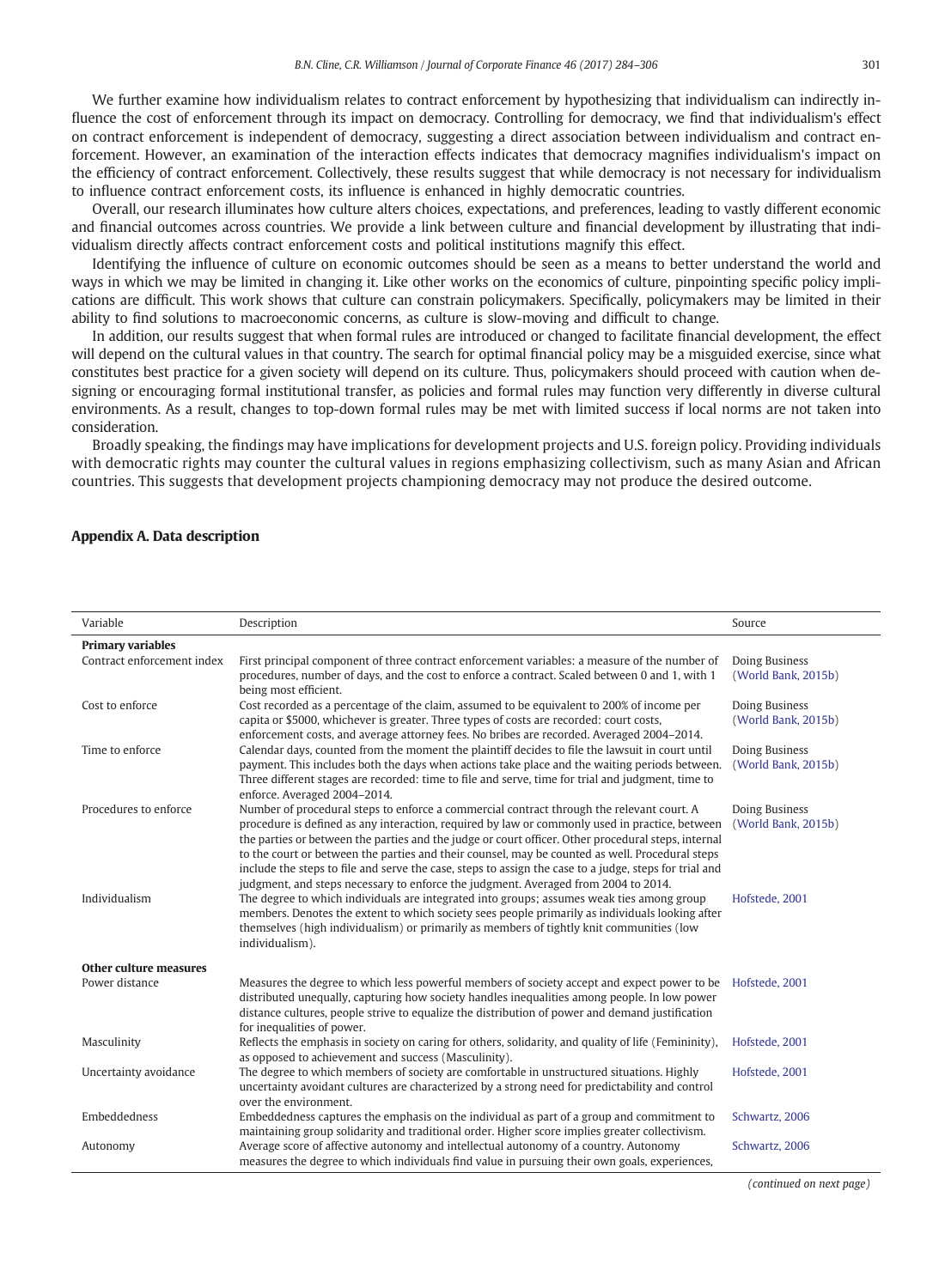#### A<mark>ppendix A</mark> (continued)

| Variable                     | Description                                                                                                                                                                                                                                                                                                                                                                                                                        | Source                           |
|------------------------------|------------------------------------------------------------------------------------------------------------------------------------------------------------------------------------------------------------------------------------------------------------------------------------------------------------------------------------------------------------------------------------------------------------------------------------|----------------------------------|
| Hierarchy                    | ideas, and beliefs. A higher score implies greater individualism.<br>Refers to an emphasis on obeying role obligations within a legitimately unequal distribution of<br>power, roles, and resources.                                                                                                                                                                                                                               | Schwartz, 2006                   |
| Harmony                      | Refers to an emphasis on accepting the social and physical world as it is, trying to comprehend                                                                                                                                                                                                                                                                                                                                    | Schwartz, 2006                   |
| Regions                      | and fit in rather than to change or exploit it.<br>Dummy variables reflecting a country's location in the following regions: East Asia Pacific,<br>Eastern and Central Europe, Middle East and North Africa, South Asia, Sub-Saharan Africa, North<br>America, and Western Europe.                                                                                                                                                 | WDI (World Bank, 2015a)          |
| <b>Controls</b>              |                                                                                                                                                                                                                                                                                                                                                                                                                                    |                                  |
| Common law                   | Dummy variable coded 0 or 1: 1 indicates that a country was colonized by Britain and English<br>legal code was transferred.                                                                                                                                                                                                                                                                                                        | La Porta et al., 2008            |
| Landlocked                   | Dummy variable for whether a country is landlocked.                                                                                                                                                                                                                                                                                                                                                                                | CIA (World Fact Book, 2015)      |
| Rule of law                  | Measures access to an established and equitable system of rule of law. Ranges from 0 to 16, with Freedom House, 2014<br>a higher score indicating better rule of law. Measured in 2014.                                                                                                                                                                                                                                            |                                  |
| Ethnic fractionalization     | Measures the probability that two randomly selected individuals from a country's population<br>will belong to the same ethnic group. Ranges from 0 to 1.                                                                                                                                                                                                                                                                           | Alesina et al., 2003             |
| Linguistic fractionalization | Measures the probability that two randomly selected individuals from a country's population<br>will belong to the same language. Ranges from 0 to 1.                                                                                                                                                                                                                                                                               | Alesina et al., 2003             |
| Religious fractionalization  | Measures the probability that two randomly selected individuals from a country's population<br>will belong to the same religion. Ranges from 0 to 1.                                                                                                                                                                                                                                                                               | Alesina et al., 2003             |
| Communism                    | Share of the period from 1915 to 2000 that a country had a communist government. This<br>variable was computed using dummy variables from McCleary and Barro (2006) capturing<br>whether a country was communist in six periods, measured in 15 year intervals starting in 1925.                                                                                                                                                   | McCleary and Barro, 2006         |
| Native                       | The percentage of a country's population with native ancestry in 1500 CE.                                                                                                                                                                                                                                                                                                                                                          | Ashraf and Galor, 2013           |
| Natural resources            | Natural resources rents are the sum of oil rents, natural gas rents, coal rents (hard and soft),<br>mineral rents, and forest rents. Measured as a percentage of GDP. Averaged 1990–2014.                                                                                                                                                                                                                                          | WDI (World Bank, 2015a)          |
| Unemployment                 | Unemployment refers to the share of the labor force that is without work but available for and<br>seeking employment. As a percent of total labor force. Averaged 1990–2014.                                                                                                                                                                                                                                                       | WDI (World Bank, 2015a)          |
| <b>FDI</b>                   | Foreign direct investment (FDI) are the net inflows of investment to acquire a lasting<br>management interest (10% or more of voting stock) in an enterprise operating in an economy<br>other than that of the investor. It is the sum of equity capital, reinvestment of earnings, other<br>long-term capital, and short-term capital as shown in the balance of payments. As a percentage<br>of GDP. Averaged from 1990 to 2014. | WDI (World Bank, 2015a)          |
| Trade                        | Trade is the sum of exports and imports of goods and services measured as a share of GDP.<br>Averaged from 1990 to 2014.                                                                                                                                                                                                                                                                                                           | WDI (World Bank, 2015a)          |
| Democracy-Polity2            | Polity2 represents competitiveness of political participation, openness and competitiveness of<br>selecting political leaders, and constraints on executive power and ranges from $-10$ to 10 with<br>10, representing strong democracy. Averaged 1990-2014.                                                                                                                                                                       | Jaggers and Marshall, 2000       |
| Democracy-Voice              | Captures perceptions to which a country's citizens are able to participate in selecting their<br>government, as well as freedom of expression, freedom of association, and a free media. The<br>index is scaled from $-2.5$ to 2.5. Averaged 1996-2013.                                                                                                                                                                            | Kaufmann et al., 2015            |
| Log GDP pc                   | Log of gross domestic product, per capita, PPP, 2011 international \$; averaged from 1990 to<br>2014.                                                                                                                                                                                                                                                                                                                              | WDI (World Bank, 2015a)          |
| <b>Instruments</b>           |                                                                                                                                                                                                                                                                                                                                                                                                                                    |                                  |
| Latitude                     | Measured as the absolute value of the latitude of the country, scaled to values between 0 and 1<br>$(0$ is the equator).                                                                                                                                                                                                                                                                                                           | La Porta et al., 1999            |
| Pronoun drop                 | Dummy variable coded 0 or 1: 1 indicates grammatical rules allow for pronoun drop.                                                                                                                                                                                                                                                                                                                                                 | Davis and Abdurazokzoda,<br>2016 |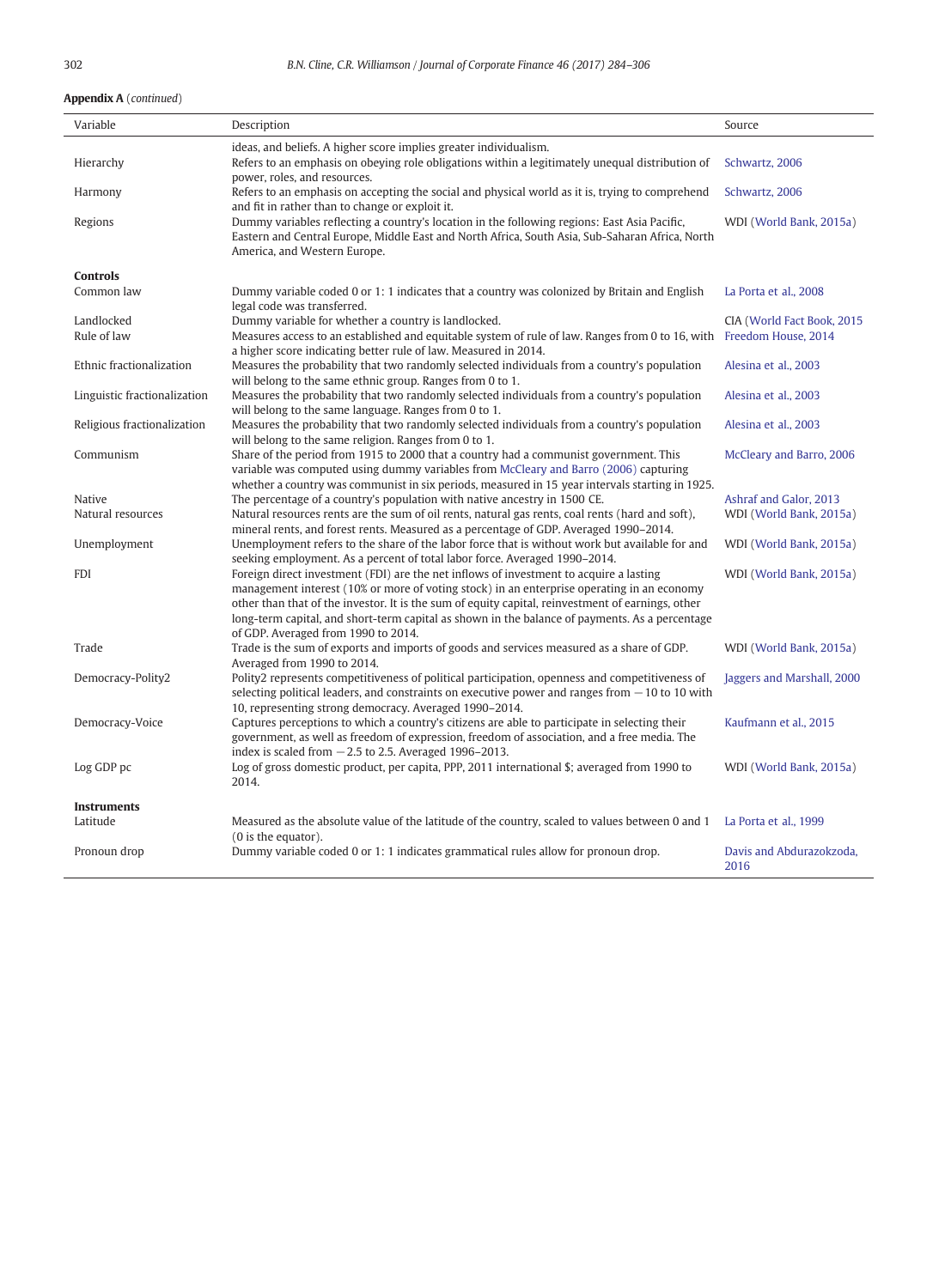### Appendix B. Country list

| Country code | Country         | Contract enforcement<br>index | Cost to enforce<br>(% of claim) | Time to enforce<br>(days) | Procedures to enforce<br>(number) | Individualism | Common law | Democracy-Polity2 | Democracy-Voice | GDP pc |
|--------------|-----------------|-------------------------------|---------------------------------|---------------------------|-----------------------------------|---------------|------------|-------------------|-----------------|--------|
| ARG          | Argentina       | 0.66                          | 17.33                           | 590.00                    | 36.00                             | 46.00         | 0.00       | 7.64              | 0.29            |        |
| AUS          | Australia       | 0.94                          | 21.07                           | 395.00                    | 28.25                             | 90.00         | 1.00       | 10.00             | 1.45            | 35,970 |
| <b>AUT</b>   | Austria         | 0.98                          | 15.79                           | 397.00                    | 25.67                             | 55.00         | 0.00       | 10.00             | 1.40            | 38,508 |
| <b>BGD</b>   | Bangladesh      | 0.01                          | 66.80                           | 1442.00                   | 41.00                             | 20.00         | 1.00       | 4.16              | $-0.42$         | 1901   |
| <b>BEL</b>   | Belgium         | 0.93                          | 17.70                           | 505.00                    | 26.83                             | 75.00         | 0.00       | 9.36              | 1.39            | 37,013 |
| <b>BRA</b>   | <b>Brazil</b>   | 0.32                          | 16.50                           | 731.00                    | 43.60                             | 38.00         | 0.00       | 8.00              | 0.39            | 12,404 |
| <b>BGR</b>   | <b>Bulgaria</b> | 0.55                          | 23.80                           | 564.00                    | 38.42                             | 30.00         | 0.00       | 8.56              | 0.48            | 11,499 |
| CAN          | Canada          | 0.65                          | 22.30                           | 570.00                    | 36.00                             | 80.00         | 1.00       | 10.00             | 1.50            | 36,945 |
| <b>CHL</b>   | Chile           | 0.68                          | 28.60                           | 480.00                    | 36.00                             | 23.00         | 0.00       | 8.96              | 0.99            | 15,742 |
| <b>CHN</b>   | China           | 0.73                          | 16.20                           | 452.80                    | 37.00                             | 20.00         | 0.00       | $-7.00$           | $-1.54$         | 5595   |
| COL          | Colombia        | 0.16                          | 47.90                           | 1350.00                   | 33.25                             | 13.00         | 0.00       | 7.36              | $-0.29$         | 9462   |
| <b>CRI</b>   | Costa Rica      | 0.30                          | 24.30                           | 864.50                    | 40.00                             | 15.00         | 0.00       | 10.00             | 1.01            | 10,283 |
| <b>CZE</b>   | Czech Republic  | 0.83                          | 33.08                           | 633.67                    | 27.17                             | 58.00         | 0.00       | 9.59              | 0.95            | 23,347 |
| <b>DNK</b>   | Denmark         | 0.81                          | 23.52                           | 392.50                    | 34.92                             | 74.00         | 0.00       | 10.00             | 1.62            | 40,295 |
| <b>ECU</b>   | Ecuador         | 0.49                          | 27.20                           | 588.00                    | 39.00                             | 8.00          | 0.00       | 6.88              | $-0.26$         | 8538   |
| EGY          | Egypt           | 0.17                          | 26.20                           | 1010.00                   | 42.00                             | 38.00         | 0.00       | $-4.84$           | $-1.01$         | 8294   |
| <b>SLV</b>   | El Salvador     | 0.61                          | 19.20                           | 786.00                    | 33.00                             | 19.00         | 0.00       | 7.20              | 0.02            | 6356   |
| <b>EST</b>   | Estonia         | 0.81                          | 19.53                           | 425.00                    | 34.50                             | 60.00         | 0.00       | 7.92              | 1.05            | 19,642 |
| <b>ETH</b>   | Ethiopia        | 0.56                          | 15.20                           | 610.00                    | 38.50                             | 27.00         | 0.00       | $-1.00$           | $-1.19$         | 800    |
| <b>FIN</b>   | Finland         | 0.90                          | 13.30                           | 308.50                    | 33.00                             | 63.00         | 0.00       | 10.00             | 1.58            | 34,307 |
| <b>FRA</b>   | France          | 0.94                          | 17.40                           | 390.83                    | 29.00                             | 71.00         | 0.00       | 9.00              | 1.24            | 34,185 |
| <b>DEU</b>   | Germany         | 0.91                          | 14.40                           | 395.50                    | 31.00                             | 67.00         | 0.00       | 10.00             | 1.37            | 37,351 |
| <b>GHA</b>   | Ghana           | 0.64                          | 23.00                           | 545.83                    | 36.67                             | 20.00         | 1.00       | 4.04              | 0.22            | 2596   |
| GRC          | Greece          | 0.29                          | 14.40                           | 1008.75                   | 38.92                             | 35.00         | 0.00       | 10.00             | 0.93            | 25,603 |
| <b>GTM</b>   | Guatemala       | 0.22                          | 26.50                           | 1449.50                   | 31.00                             | 6.00          | 0.00       | 6.80              | $-0.33$         | 6330   |
| <b>HKG</b>   | Hong Kong       | 0.99                          | 21.20                           | 272.17                    | 26.83                             | 25.00         | 1.00       |                   | 0.40            | 38,819 |
| <b>HUN</b>   | Hungary         | 0.86                          | 15.00                           | 365.00                    | 34.00                             | 80.00         | 0.00       | 10.00             | 1.00            | 19,235 |
| <b>IND</b>   | India           | 0.01                          | 39.60                           | 1420.00                   | 46.00                             | 48.00         | 1.00       | 8.80              | 0.39            | 3161   |
| <b>IDN</b>   | Indonesia       | 0.16                          | 115.70                          | 471.00                    | 40.00                             | 14.00         | 0.00       | 2.32              | $-0.26$         | 6928   |
| <b>IRN</b>   | Iran            | 0.57                          | 17.00                           | 513.75                    | 40.00                             | 41.00         | 0.00       | $-3.72$           | $-1.33$         | 13,275 |
| <b>IRQ</b>   | Iraq            | 0.18                          | 30.03                           | 520.00                    | 51.00                             | 38.00         | 0.00       | $-5.67$           | $-1.45$         | 10,071 |
| IRL          | Ireland         | 0.97                          | 26.90                           | 560.00                    | 21.42                             | 70.00         | 1.00       | 10.00             | 1.38            | 38,102 |
| <b>ISR</b>   | Israel          | 0.43                          | 25.30                           | 890.00                    | 35.00                             | 54.00         | 1.00       | 9.64              | 0.63            | 24,905 |
| ITA          | Italy           | 0.13                          | 28.77                           | 1248.75                   | 39.00                             | 76.00         | 0.00       | 10.00             | 1.02            | 34,513 |
| <b>JAM</b>   | Jamaica         | 0.53                          | 45.60                           | 617.50                    | 34.58                             | 39.00         | 1.00       | 9.12              | 0.53            | 8378   |
| <b>IPN</b>   | Japan           | 0.84                          | 32.20                           | 360.00                    | 32.00                             | 46.00         | 0.00       | 10.00             | 1.00            | 32,839 |

B.N. Cline, C.R. Williamson / Journal of Corporate Finance 46 (2017) 284-306 303 B.N. Cline, C.R. Williamson / Journal of Corporate Finance 46 (2017) 284–306

(continued on next page)

303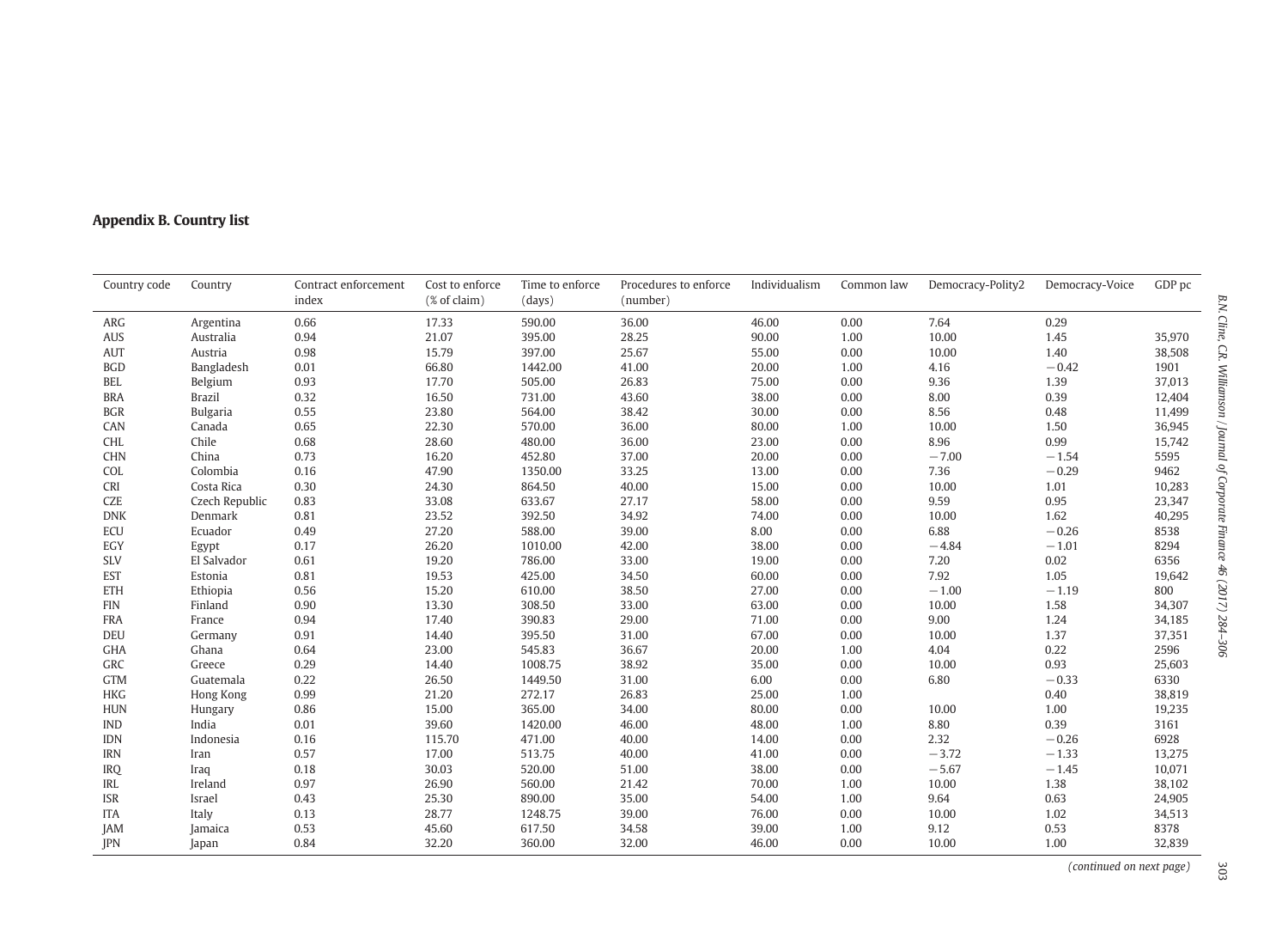| Country code             | Country              | Contract enforcement<br>index | Cost to enforce<br>$(%$ of claim) | Time to enforce<br>(days) | Procedures to enforce<br>(number) | Individualism  | Common law   | Democracy-Polity2 | Democracy-Voice | GDP pc         |
|--------------------------|----------------------|-------------------------------|-----------------------------------|---------------------------|-----------------------------------|----------------|--------------|-------------------|-----------------|----------------|
| <b>KEN</b>               | Kenya                | 0.43                          | 40.70                             | 465.00                    | 41.00                             | 27.00          | 1.00         | 2.24              | $-0.40$         | 2331           |
| KOR                      | Korea                | 0.93                          | 10.30                             | 230.00                    | 33.33                             | 18.00          | 0.00         | 7.36              | 0.66            | 22,856         |
| <b>KWT</b>               | Kuwait               | 0.21                          | 18.80                             | 566.00                    | 50.00                             | 38.00          | 0.00         | $-7.08$           | $-0.44$         | 83,497         |
| LBN                      | Lebanon              | 0.44                          | 30.80                             | 721.00                    | 37.00                             | 38.00          | 0.00         | 6.00              | $-0.42$         | 13,080         |
| LBY                      | Libya                | 0.31                          | 27.00                             | 690.00                    | 43.00                             | 38.00          | 0.00         | $-5.88$           | $-1.65$         | 24,023         |
| <b>LUX</b>               | Luxembourg           | 0.99                          | 9.40                              | 321.00                    | 26.00                             | 60.00          | 0.00         | 10.00             | 1.53            | 78,358         |
| <b>MYS</b>               | Malaysia             | 0.82                          | 29.13                             | 539.17                    | 29.67                             | 26.00          | 1.00         | 4.00              | $-0.38$         | 16,786         |
| <b>MLT</b>               | Malta                | 0.46                          | 35.90                             | 505.00                    | 40.00                             | 59.00          | 0.00         |                   | 1.19            | 23,851         |
| <b>MEX</b>               | Mexico               | 0.68                          | 30.90                             | 388.90                    | 36.80                             | 30.00          | 0.00         | 6.00              | 0.14            | 14,493         |
| <b>MAR</b>               | Morocco              | 0.52                          | 25.20                             | 510.00                    | 40.00                             | 46.00          | 0.00         | $-6.08$           | $-0.63$         | 5184           |
| NLD                      |                      | 0.92                          | 24.23                             | 514.00                    |                                   | 80.00          | 0.00         | 10.00             | 1.58            | 40,713         |
| <b>NZL</b>               | Netherlands          |                               |                                   |                           | 26.00                             |                | 1.00         |                   | 1.60            |                |
|                          | New Zealand          | 0.95                          | 23.40                             | 216.00                    | 30.00                             | 79.00          |              | 10.00             | $-0.83$         | 28,614         |
| <b>NGA</b><br><b>NOR</b> | Nigeria              | 0.35<br>0.89                  | 57.70<br>9.90                     | 509.80<br>295.00          | 40.20                             | 20.00<br>69.00 | 1.00<br>0.00 | 0.64<br>10.00     |                 | 3815<br>57,490 |
|                          | Norway               |                               |                                   |                           | 34.00                             |                |              |                   | 1.61            |                |
| PAK                      | Pakistan             | 0.09                          | 23.00                             | 993.10                    | 46.00                             | 14.00          | 1.00         | 2.84              | $-0.96$         | 3694           |
| PAN                      | Panama               | 0.58                          | 45.00                             | 686.00                    | 32.00                             | 11.00          | 0.00         | 8.84              | 0.49            | 11,755         |
| PER                      | Peru                 | 0.44                          | 35.70                             | 467.92                    | 41.25                             | 16.00          | 0.00         | 6.04              | $-0.06$         | 7651           |
| PHL                      | Philippines          | 0.38                          | 26.53                             | 855.33                    | 37.00                             | 32.00          | 0.00         | 8.00              | 0.03            | 4749           |
| POL                      | Poland               | 0.46                          | 19.07                             | 847.08                    | 36.00                             | 60.00          | 0.00         | 9.20              | 0.98            | 15,925         |
| PRT                      | Portugal             | 0.69                          | 13.67                             | 562.00                    | 35.83                             | 27.00          | 0.00         | 10.00             | 1.27            | 24,799         |
| <b>ROM</b>               | Romania              | 0.73                          | 24.40                             | 522.42                    | 34.42                             | 30.00          | 0.00         | 7.72              | 0.39            | 13,298         |
| <b>RUS</b>               | Russian              | 0.88                          | 14.90                             | 267.00                    | 35.00                             | 39.00          | 0.00         | 4.35              | $-0.72$         | 17,451         |
| SAU                      | Saudi Arabia         | 0.34                          | 27.50                             | 635.00                    | 42.25                             | 38.00          | 1.00         | $-10.00$          | $-1.64$         | 40,785         |
| <b>SLE</b>               | Sierra Leone         | 0.08                          | 131.17                            | 515.00                    | 39.67                             | 20.00          | 1.00         | 1.84              | $-0.52$         | 1251           |
| SGP                      | Singapore            | 1.00                          | 22.47                             | 137.50                    | 21.00                             | 20.00          | 1.00         | $-2.00$           | $-0.06$         | 56,258         |
| <b>SVK</b>               | Slovak Republic      | 0.74                          | 27.85                             | 567.50                    | 33.00                             | 52.00          | 0.00         | 8.95              | 0.88            | 18,884         |
| ZAF                      | South Africa         | 0.80                          | 33.20                             | 600.00                    | 29.58                             | 65.00          | 1.00         | 8.52              | 0.65            | 10,870         |
| <b>ESP</b>               | Spain                | 0.53                          | 17.42                             | 513.75                    | 40.92                             | 51.00          | 0.00         | 10.00             | 1.17            | 29,886         |
| SUR                      | Suriname             | 0.00                          | 37.10                             | 1715.00                   | 44.00                             | 47.00          | 0.00         | 4.88              | 0.28            | 11,804         |
| SWE                      | Sweden               | 0.85                          | 31.25                             | 412.17                    | 31.00                             | 71.00          | 0.00         | 10.00             | 1.60            | 37,359         |
| CHE                      | Switzerland          | 0.86                          | 22.83                             | 408.00                    | 32.00                             | 68.00          | 0.00         | 10.00             | 1.56            | 49,502         |
| <b>TWN</b>               | Taiwan               | 0.38                          | 17.70                             | 510.00                    | 45.00                             | 17.00          | 0.00         | 8.28              | 0.82            |                |
| <b>TZA</b>               | Tanzania             | 0.66                          | 14.30                             | 515.00                    | 38.00                             | 27.00          | 1.00         | $-1.88$           | $-0.32$         | 1756           |
| THA                      | Thailand             | 0.77                          | 15.00                             | 469.25                    | 36.00                             | 20.00          | 1.00         | 6.08              | $-0.15$         | 10,314         |
| <b>TTO</b>               | Trin. & Tobago       | 0.05                          | 33.50                             | 1340.00                   | 42.00                             | 16.00          | 1.00         | 9.72              | 0.55            | 21,328         |
| TUR                      | Turkey               | 0.71                          | 26.80                             | 420.00                    | 36.33                             | 37.00          | 0.00         | 7.72              | $-0.21$         | 14,206         |
| GBR                      | United Kingdom       | 0.83                          | 38.63                             | 411.00                    | 30.17                             | 89.00          | 1.00         | 10.00             | 1.34            | 32,844         |
| <b>USA</b>               | <b>United States</b> | 0.79                          | 30.50                             | 420.00                    | 33.60                             | 91.00          | 1.00         | 10.00             | 1.21            | 45,328         |
| <b>URY</b>               | Uruguay              | 0.41                          | 19.00                             | 721.25                    | 40.00                             | 36.00          | 0.00         | 10.00             | 0.99            | 13,830         |
| <b>VEN</b>               | Venezuela            | 0.78                          | 43.70                             | 530.83                    | 30.00                             | 12.00          | 1.00         | 5.16              | $-0.64$         | 15,738         |
| <b>VNM</b>               | Vietnam              | 0.71                          | 29.88                             | 410.17                    | 36.00                             | 20.00          | 0.00         | $-7.00$           | $-1.41$         | 3173           |
| ZMB                      | Zambia               | 0.60                          | 38.70                             | 552.67                    | 35.00                             | 27.00          | 1.00         | 4.40              | $-0.31$         | 2708           |
| Average                  |                      | 0.59                          | 28.50                             | 610.25                    | 35.78                             | 41.83          | 0.32         | 5.82              | 0.34            | 21,387         |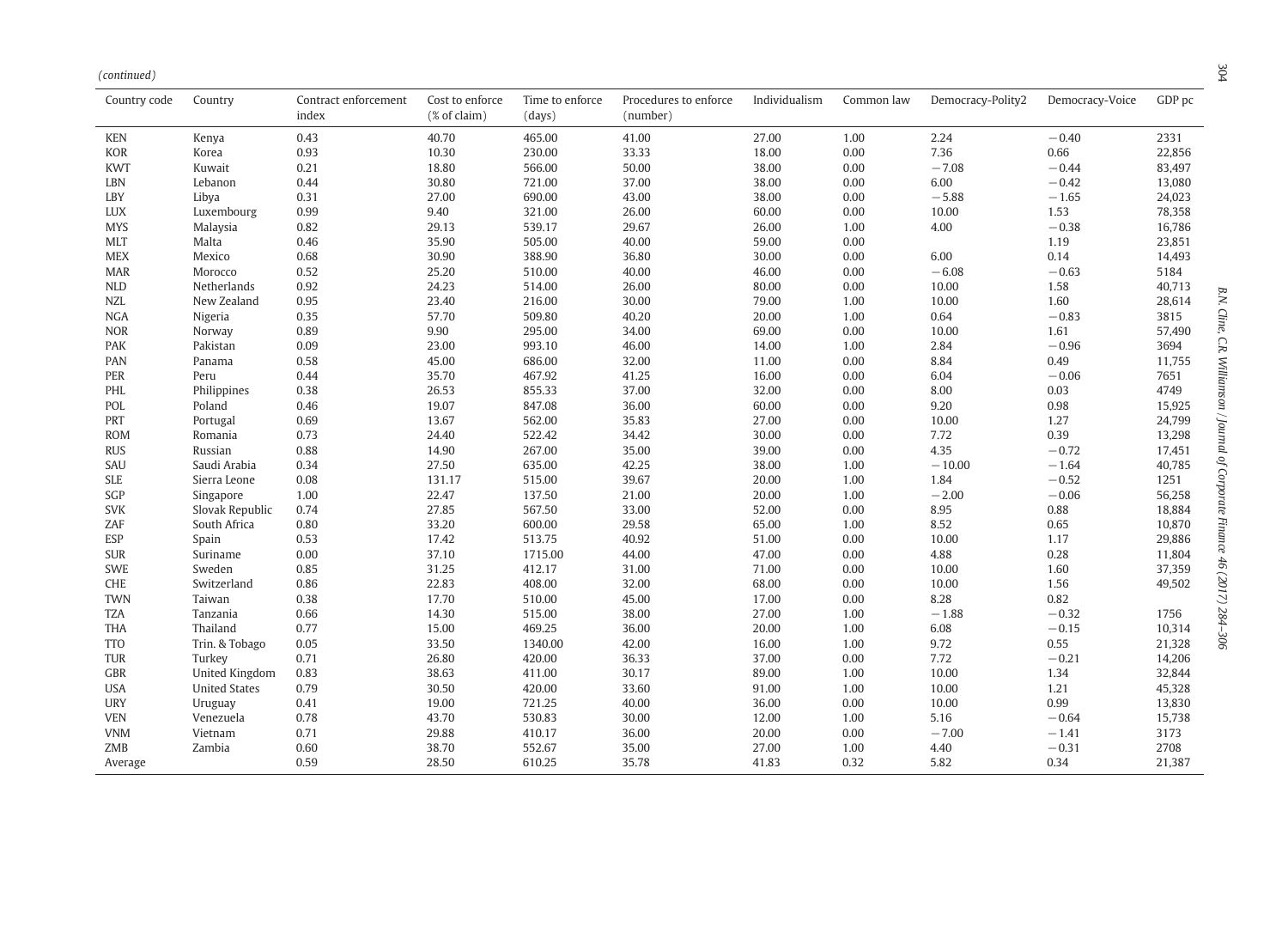#### <span id="page-21-0"></span>References

Acemoglu, D., 2008. [Oligarchic and democratic societies. J. Eur. Econ. Assoc. 6 \(1\), 1](http://refhub.elsevier.com/S0929-1199(16)30373-X/rf0005)–44.

Aggarwal, R., Goodell, J.W., 2014. [Cross-national differences in access to finance: influence of culture and institutional environments. Res. Int. Bus. Financ. 31, 193](http://refhub.elsevier.com/S0929-1199(16)30373-X/rf0010)–211. Aggarwal, R., Kearney, C., Lucey, B., 2012. [Gravity and culture in foreign portfolio investment. J. Bank. Financ. 36 \(2\), 525](http://refhub.elsevier.com/S0929-1199(16)30373-X/rf0015)–538.

Ahlquist, J., Prakash, A., 2010. [FDI and the costs of contract enforcement in developing countries. Policy. Sci. 43, 181](http://refhub.elsevier.com/S0929-1199(16)30373-X/rf0020)–200.

Alesina, A., Devleeschauwer, A., Easterly, W., Kurlat, S., Wacziarg, R., 2003. [Fractionalization. J. Econ. Growth 8 \(2\), 155](http://refhub.elsevier.com/S0929-1199(16)30373-X/rf0025)–194.

Alesina, A., Fuchs-Schundeln, N., 2007. [Good-bye Lenin \(or not?\): the effect of communism on people's preferences. Am. Econ. Rev. 97 \(4\), 1507](http://refhub.elsevier.com/S0929-1199(16)30373-X/rf0030)–1528.

Alesina, A., Giuliano, P., 2015. [Culture and institutions. J. Econ. Lit. 53, 898](http://refhub.elsevier.com/S0929-1199(16)30373-X/rf0035)–944.

Anderson, C., Fedenia, M., Hirschey, M., Skiba, H., 2011. [Cultural influences on home bias and international diversification by institutional investors. J. Bank. Financ. 35,](http://refhub.elsevier.com/S0929-1199(16)30373-X/rf0040) [916](http://refhub.elsevier.com/S0929-1199(16)30373-X/rf0040)–934.

Ashraf, Q., Galor, O., 2013. The 'Out of Africa' [hypothesis, human genetic diversity, and comparative economic development. Am. Econ. Rev. 103, 1](http://refhub.elsevier.com/S0929-1199(16)30373-X/rf0045)–46.

Bae, K.-H., Goyal, V.K., 2009. [Creditor rights, enforcement, and bank loans. J. Financ. 64 \(2\), 823](http://refhub.elsevier.com/S0929-1199(16)30373-X/rf0050)–860.

Beugelsdijk, S., Frijns, B., 2010. [A cultural explanation of the foreign bias in international asset allocation. J. Bank. Financ. 34, 2121](http://refhub.elsevier.com/S0929-1199(16)30373-X/rf0055)–2131.

Beugelsdijk, S., Maseland, R., van Hoorn, A., 2015. [Are scores on Hofstede's dimensions of national culture stable over time? A cohort analysis. Glob. Strateg. J. 5,](http://refhub.elsevier.com/S0929-1199(16)30373-X/rf0060) [223](http://refhub.elsevier.com/S0929-1199(16)30373-X/rf0060)–240.

- Boubakri, N., Saffar, W., 2016. [Culture and externally financed firm growth. J. Corp. Finan. 41, 502](http://refhub.elsevier.com/S0929-1199(16)30373-X/rf0065)–520.
- Brewer, P., Venaik, S., 2010. [GLOBE practices and values: a case of diminishing marginal utility? J. Int. Bus. Stud. 41, 1316](http://refhub.elsevier.com/S0929-1199(16)30373-X/rf0070)–1324.

Bryan, S., Nash, R., Patel, A., 2015. [The effect of cultural distance on contracting decisions: the case of executive compensation. J. Corp. Finan. 33, 180](http://refhub.elsevier.com/S0929-1199(16)30373-X/rf0075)–195.

- Caplan, B., 2007. [The Myth of the Rational Voter. Princeton University Press, Princeton, NJ.](http://refhub.elsevier.com/S0929-1199(16)30373-X/rf0080)
- Chui, A.C.W., Lloyd, A.E., Kwok, C.C.Y., 2002. [The determination of capital structure: is national culture a missing piece to the puzzle? J. Int. Bus. Stud. 33 \(1\), 99](http://refhub.elsevier.com/S0929-1199(16)30373-X/rf0085)–127. Chui, A.C.W., Titman, S., Wei, K.C.J., 2010. [Individualism and momentum around the world. J. Financ. 65 \(1\), 361](http://refhub.elsevier.com/S0929-1199(16)30373-X/rf0090)–392.

Cline, B.N., Williamson, C.R., 2016. [Trust and the regulation of corporate self-dealing. J. Corp. Finan. 41, 572](http://refhub.elsevier.com/S0929-1199(16)30373-X/rf0095)–590.

Cooley, T., Marimon, R., Quadrini, V., 2004. [Aggregate consequences of limited contract enforceability. J. Polit. Econ. 112 \(4\), 817](http://refhub.elsevier.com/S0929-1199(16)30373-X/rf0100)–847.

Cumming, D., Knill, A., 2012. [Disclosure, venture capital and entrepreneurial spawning. J. Int. Bus. Stud. 43, 563](http://refhub.elsevier.com/S0929-1199(16)30373-X/rf0105)–590.

Davis, L., 2016. [Individualism and economic development: evidence from rainfall data. Kyklos 69 \(3\), 426](http://refhub.elsevier.com/S0929-1199(16)30373-X/rf0110)–470.

Davis, Lewis, Abdurazokzoda, F., 2016. [Language, culture and institutions: evidence from a new linguistic dataset. J. Comp. Econ. 44, 541](http://refhub.elsevier.com/S0929-1199(16)30373-X/rf0115)–561.

Diamond, J., 1997. [Guns, Germs, and Steel. W.W. Norton & Co., New York](http://refhub.elsevier.com/S0929-1199(16)30373-X/rf0120).

Djankov, S., Glaeser, E., La Porta, R., Lopez-de-Silanes, F., Shleifer, A., 2003. [The new comparative economics. J. Comp. Econ. 31, 595](http://refhub.elsevier.com/S0929-1199(16)30373-X/rf0125)–619.

Djankov, S., La Pora, R., Lopex de Silanes, F., Shleifer, A., 2002. [The regulation of entry. Q. J. Econ. 117, 1](http://refhub.elsevier.com/S0929-1199(16)30373-X/rf0130)–35.<br>Djankov, S., La Porta, R., Lopez-de-Silanes, F., Shleifer, A., 2003. [Courts. Q. J. Econ. 118, 453](http://refhub.elsevier.com/S0929-1199(16)30373-X/rf0135)–517.

Djankov, S., Montalvo, J.G., Reynal-Querol, M., 2008. [The curse of aid. J. Econ. Growth 13, 169](http://refhub.elsevier.com/S0929-1199(16)30373-X/rf0140)–194.

Downs, A., 1957. [An economic theory of political action in a democracy. J. Polit. Econ. 65 \(2\), 135](http://refhub.elsevier.com/S0929-1199(16)30373-X/rf0145)–150.

Easterly, W., Levine, R., 1997. [Africa's growth tragedy: policies and ethnic divisions. Q. J. Econ. 112, 1203](http://refhub.elsevier.com/S0929-1199(16)30373-X/rf0150)–1250.

Easterly, W., Levine, R., 2003. [Tropics, germs, and crops: how endowments influence economic development. J. Monet. Econ. 50, 3](http://refhub.elsevier.com/S0929-1199(16)30373-X/rf0155)–40.

Engerman, S., Sokoloff, K., 1997. [Factor endowments, institutions, and differential paths of growth among new world economies. In: Harber, Stephen \(Ed.\), How Latin](http://refhub.elsevier.com/S0929-1199(16)30373-X/rf0160) [America Fell Behind. Stanford University Press, Stanford, CA](http://refhub.elsevier.com/S0929-1199(16)30373-X/rf0160).

Freedom House, 2014. [Freedom in the World: Aggregate and Subcategory Scores. Freedom House, Washington, D.C.](http://refhub.elsevier.com/S0929-1199(16)30373-X/rf0165)

Gallup, J., Sachs, J., Mellinger, A., 1999. [Geography and economic development. Int. Reg. Sci. Rev. 22, 179](http://refhub.elsevier.com/S0929-1199(16)30373-X/rf0170)–232.

Ghoul, S.E., Zheng, X., 2016. [Trade credit provision and national culture. J. Corp. Finan. 41, 475](http://refhub.elsevier.com/S0929-1199(16)30373-X/rf0175)–501.

Gorodnichenko, Y., Roland, G., 2011. [Which dimensions of culture matter for long-run growth? Am. Econ. Rev. 101 \(3\), 492](http://refhub.elsevier.com/S0929-1199(16)30373-X/rf0180)–498.

Gorodnichenko, Y., Roland, G., 2015. [Culture, Institutions and Democratization. NBER Working Paper No. 21117.](http://refhub.elsevier.com/S0929-1199(16)30373-X/rf0185)

Gorodnichenko, Y., Roland, G., 2016. [Culture \(Institutions and the Wealth of Nations. The Review of Economics and Statistics forthcoming\)](http://refhub.elsevier.com/S0929-1199(16)30373-X/rf0190).

Greif, A., 2006. [Institutions and the Path to Economic Modernity: Lessons From Medieval Trade. Cambridge University Press, Cambridge.](http://refhub.elsevier.com/S0929-1199(16)30373-X/rf0195)

Guiso, L., Sapienza, P., Zingales, L., 2006. [Does culture affect economic outcomes? J. Econ. Perspect. 20, 23](http://refhub.elsevier.com/S0929-1199(16)30373-X/rf0200)–48.

Hall, R., Jones, C., 1999. [Why do some countries produce so much more output per worker than others? Q. J. Econ. 114, 83](http://refhub.elsevier.com/S0929-1199(16)30373-X/rf0205)–116.

Hayek, F., 1960. [The Constitution of Liberty. University of Chicago Press, Chicago](http://refhub.elsevier.com/S0929-1199(16)30373-X/rf0210).

Heine, Steve J., 2008. [Cultural Psychology. W.W. Norton & Company](http://refhub.elsevier.com/S0929-1199(16)30373-X/rf0215).

Hofstede, G., 1980. [Culture's Consequences: International Differences in Work-related Values. Sage, Beverly Hills, CA](http://refhub.elsevier.com/S0929-1199(16)30373-X/rf0220).

Hofstede, G., 2001. [Culture's Consequences: Comparing Values, Behaviors, Institutions, and Organizations Across Nations. Second ed. Sage, Thousand Oaks, CA.](http://refhub.elsevier.com/S0929-1199(16)30373-X/rf0225) Hofstede, G., Hofstede, G.J., 2005. [Cultures and Organizations: Software of the Mind. 2nd Edition. McGraw-Hill, USA](http://refhub.elsevier.com/S0929-1199(16)30373-X/rf0230).

Jaggers, K., Marshall, M., 2000. [Polity IV Project. University of Maryland, Center for International Development and Conflict Management.](http://refhub.elsevier.com/S0929-1199(16)30373-X/rf0235)

Jappelli, T., Pagano, M., Bianco, M., 2005. [Courts and banks: effects of judicial enforcement on credit markets. J. Money Credit Bank. 37 \(2\), 223](http://refhub.elsevier.com/S0929-1199(16)30373-X/rf0240)–244.

- Jensen, M.C., Meckling, W., 1976. [Theory of the firm: managerial behavior, agency costs, and ownership structure. J. Financ. Econ. 4, 305](http://refhub.elsevier.com/S0929-1199(16)30373-X/rf0245)–360.
- Kashima, E., Kashima, Y., 1998. [Culture and language: the case of cultural dimensions and personal pronoun use. J. Cross-Cult. Psychol. 29, 461](http://refhub.elsevier.com/S0929-1199(16)30373-X/rf0250)–487.

Kaufmann, D., Kraay, A., Mastruzzi, M., 2015. [Worldwide Governance Indicators. World Bank, Washington, D.C.](http://refhub.elsevier.com/S0929-1199(16)30373-X/rf0255)

Klasing, M., 2013. [Cultural dimensions, collective values and their importance for institutions. J. Comp. Econ. 41 \(2\), 447](http://refhub.elsevier.com/S0929-1199(16)30373-X/rf0260)–467.

- La Porta, R., Lopez-de-Silanes, F., Pop-Eleches, C., Shleifer, A., 2008. [The economic consequences of legal origins. J. Econ. Lit. 46 \(2\), 285](http://refhub.elsevier.com/S0929-1199(16)30373-X/rf0265)–332.
- La Porta, R., Lopez-de-Silanes, F., Shleifer, A., Vishny, R., 1999. [The quality of government. J. Law Econ. Org. 15, 222](http://refhub.elsevier.com/S0929-1199(16)30373-X/rf0270)–279.

Landes, D., 1998. [The Wealth and Poverty of Nations. Norton Publishers, New York](http://refhub.elsevier.com/S0929-1199(16)30373-X/rf0275).

Li, K., Griffin, D., Yue, H., Zhao, L., 2013. [How does culture influence corporate risk taking. J. Corp. Finan. 23, 1](http://refhub.elsevier.com/S0929-1199(16)30373-X/rf0280)–22.

Li, Y., Zahra, S.A., 2012. [Formal institutions, culture, and venture capital activity: a cross-country analysis. J. Bus. Ventur. 27, 95](http://refhub.elsevier.com/S0929-1199(16)30373-X/rf0285)–111.

Licht, A., Chanan, G., Schwartz, S., 2007. [Culture rules: the foundations of the rule of law and other norms of governance. J. Comp. Econ. 35, 659](http://refhub.elsevier.com/S0929-1199(16)30373-X/rf0290)–688.

Licht, A., Goldschmidt, C., Schwartz, S., 2005. [Culture, law, and corporate governance. Int. Rev. Law Econ. 25, 229](http://refhub.elsevier.com/S0929-1199(16)30373-X/rf0295)–255.

McCleary, R., Barro, R., 2006. [Religion and economy. J. Econ. Perspect. 20 \(2\), 49](http://refhub.elsevier.com/S0929-1199(16)30373-X/rf0300)–72.

McCloskey, D., 2006. [The Bourgeois Virtues: Ethics for an Age of Commerce. University of Chicago Press.](http://refhub.elsevier.com/S0929-1199(16)30373-X/rf0305)

Nash, R., Patel, A., 2013. [The impact of national culture on corporate financial decisions. Wake Forest Law Review 48, 697](http://refhub.elsevier.com/S0929-1199(16)30373-X/rf0310)–720.

North, D., 1990. [Institutions, Institutional Change and Economic Performance. Cambridge University Press, New York, NY](http://refhub.elsevier.com/S0929-1199(16)30373-X/rf0315).

Olson, M., 1982. [The Rise and Decline of Nations: Economic Growth, Stagflation, and Social Rigidities. Yale University Press, New Haven](http://refhub.elsevier.com/S0929-1199(16)30373-X/rf0320).

Ranjan, P., Lee, J.Y., 2007. [Contract enforcement and international trade. Econ. Polit. 19, 191](http://refhub.elsevier.com/S0929-1199(16)30373-X/rf0325)–218.

Rodrik, D., Subramanian, A., Trebbi, F., 2004. [Institutions rule: the primacy of institutions over geography and integration in economic development. J. Econ. Growth 9,](http://refhub.elsevier.com/S0929-1199(16)30373-X/rf0330) [131](http://refhub.elsevier.com/S0929-1199(16)30373-X/rf0330)–165.

Roland, G., 2004. [Understanding institutional change: fast-moving and slow-moving institutions. Stud. Comp. Int. Dev. 38, 109](http://refhub.elsevier.com/S0929-1199(16)30373-X/rf0335)–132.

Sachs, J., 2001. [Tropical Underdevelopment. National Bureau of Economic Research Working Paper No. 8119.](http://refhub.elsevier.com/S0929-1199(16)30373-X/rf0340)

Sachs, J., 2003. [Institutions Don't Rule: Direct Effects of Geography on Per Capita Income. National Bureau of Economic Research Working Paper No. 9490](http://refhub.elsevier.com/S0929-1199(16)30373-X/rf0345).

Schwartz, S.H., 2006. [Value orientations: measurement, antecedents and consequences across nations. In: Jowell, R., Roberts, C., Fitzgerald, R., Eva, G. \(Eds.\), Measuring](http://refhub.elsevier.com/S0929-1199(16)30373-X/rf0350) [Attitudes Cross-Nationally - Lessons from the European Social Survey. Sage, London, United Kingdom, pp. 169](http://refhub.elsevier.com/S0929-1199(16)30373-X/rf0350)–203.

Shao, L., Kwok, C.C., Guedhami, O., 2010. [National culture and dividend policy. J. Int. Bus. Stud. 41 \(8\), 1391](http://refhub.elsevier.com/S0929-1199(16)30373-X/rf0355)–1414.

Shao, L., Kwok, C.C., Zhang, R., 2013. [National culture and corporate investment. J. Int. Bus. Stud. 44, 745](http://refhub.elsevier.com/S0929-1199(16)30373-X/rf0360)–763.

Sowell, Thomas, 1998. [Conquests and Cultures: An International History. Basic Books, New York.](http://refhub.elsevier.com/S0929-1199(16)30373-X/rf0365)